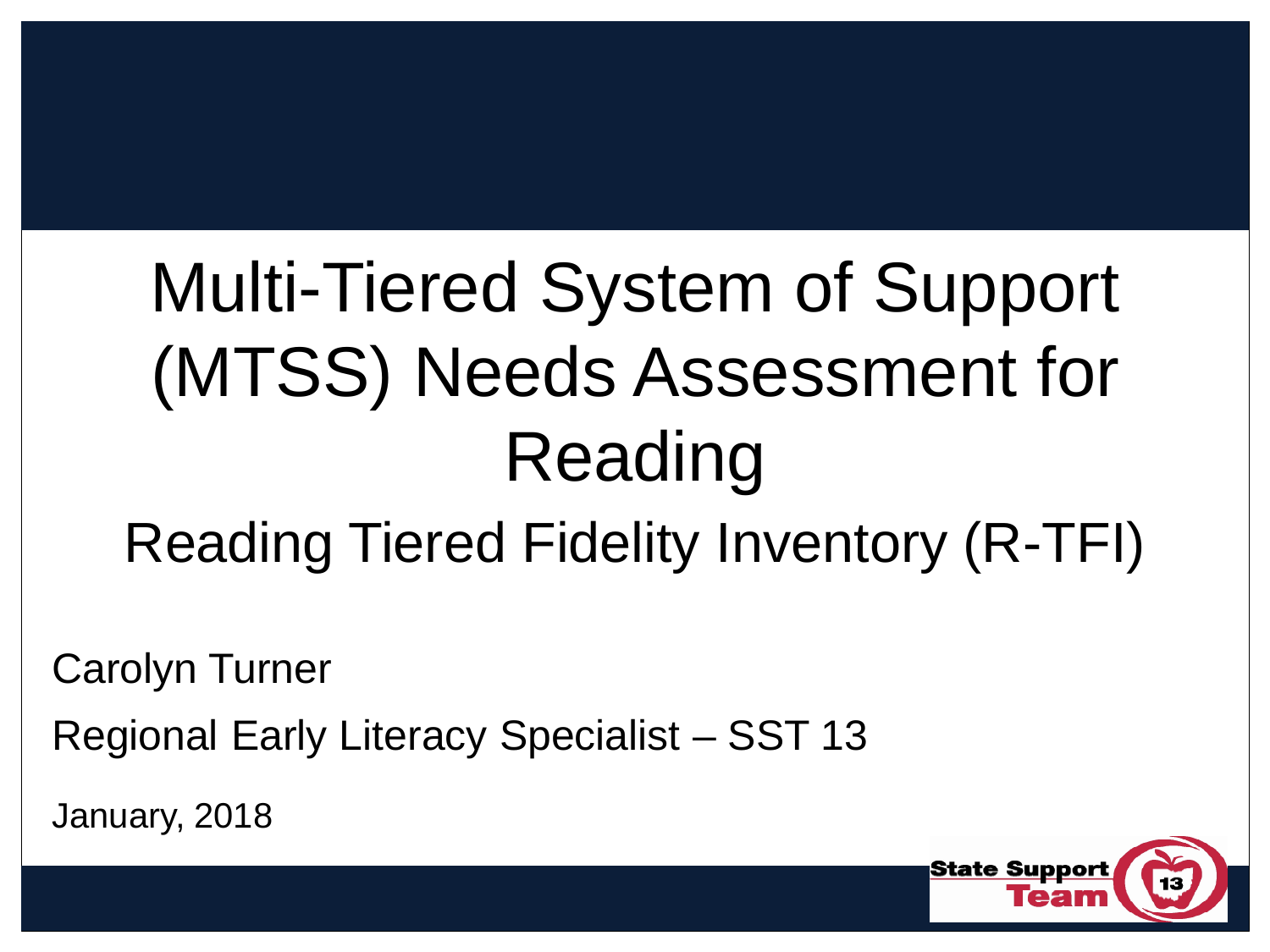#### **Outcomes**

- Understand the source of reading difficulties for students
- Outline the data, systems, and practices needed to improve school-wide reading outcomes
- Understand the purpose and intended use for the Reading Tiered Fidelity Inventory (R-TFI)

### <https://goo.gl/GEDhxd>

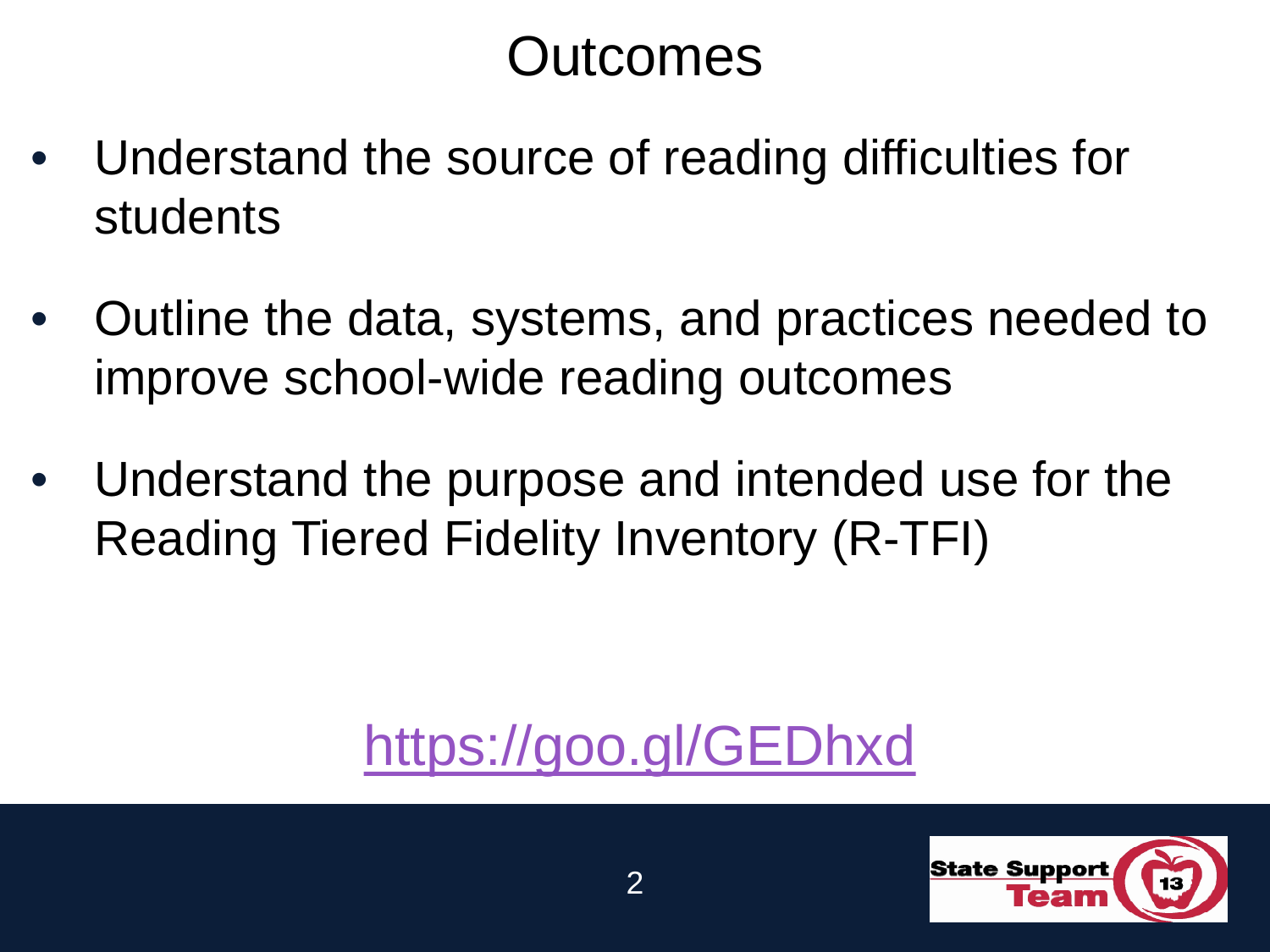# Agenda

- 1.0 Defining the Simple View of Reading
- 2.0 Data, Systems, Practices to improve reading outcomes
- 3.0 Overview of the R-TFI
- 4.0 Installation Checklist for MTSS Reading **Components**
- 5.0 Final Thoughts

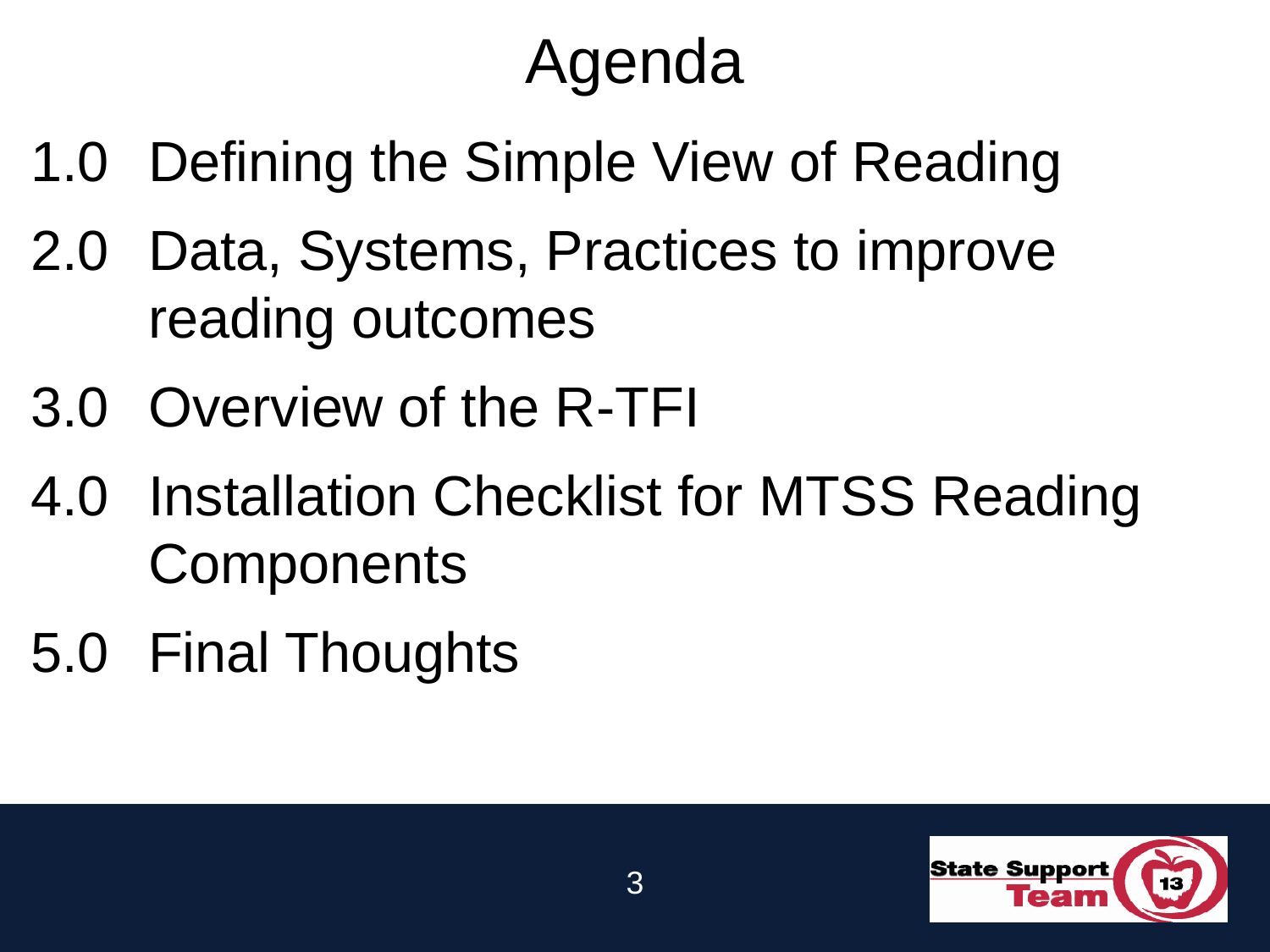### 1.0 Simple View of Reading

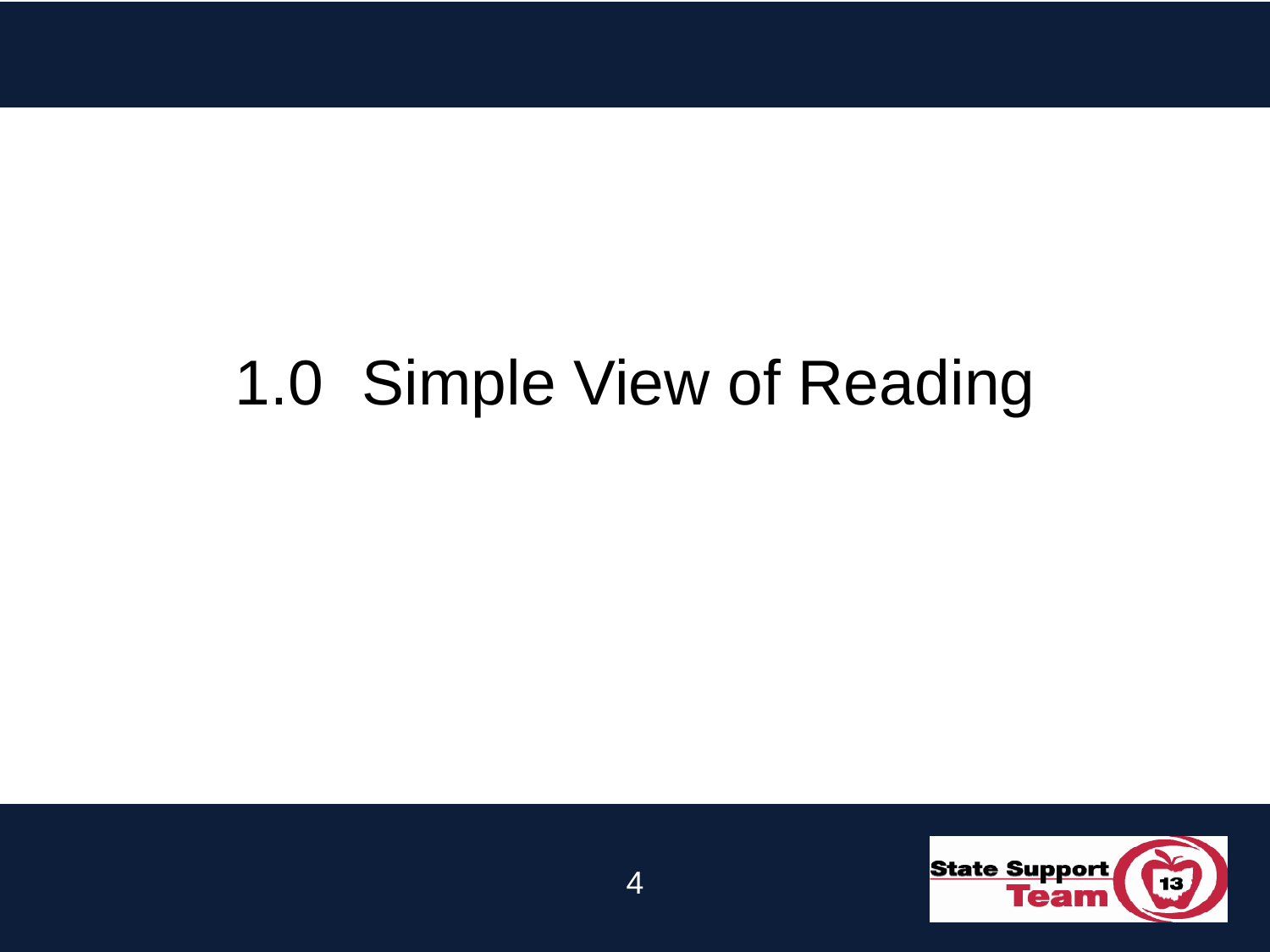### Simple View of Reading: Defining Domains

Decoding (Word-Level Reading)

Language **X** Comprehension

Reading Comprehension

- Decoding (word-level reading): ability to transform print into spoken language
- Language Comprehension: ability to understand spoken language

Based on the Simple View of Reading by Gough and Tunmer, 1986

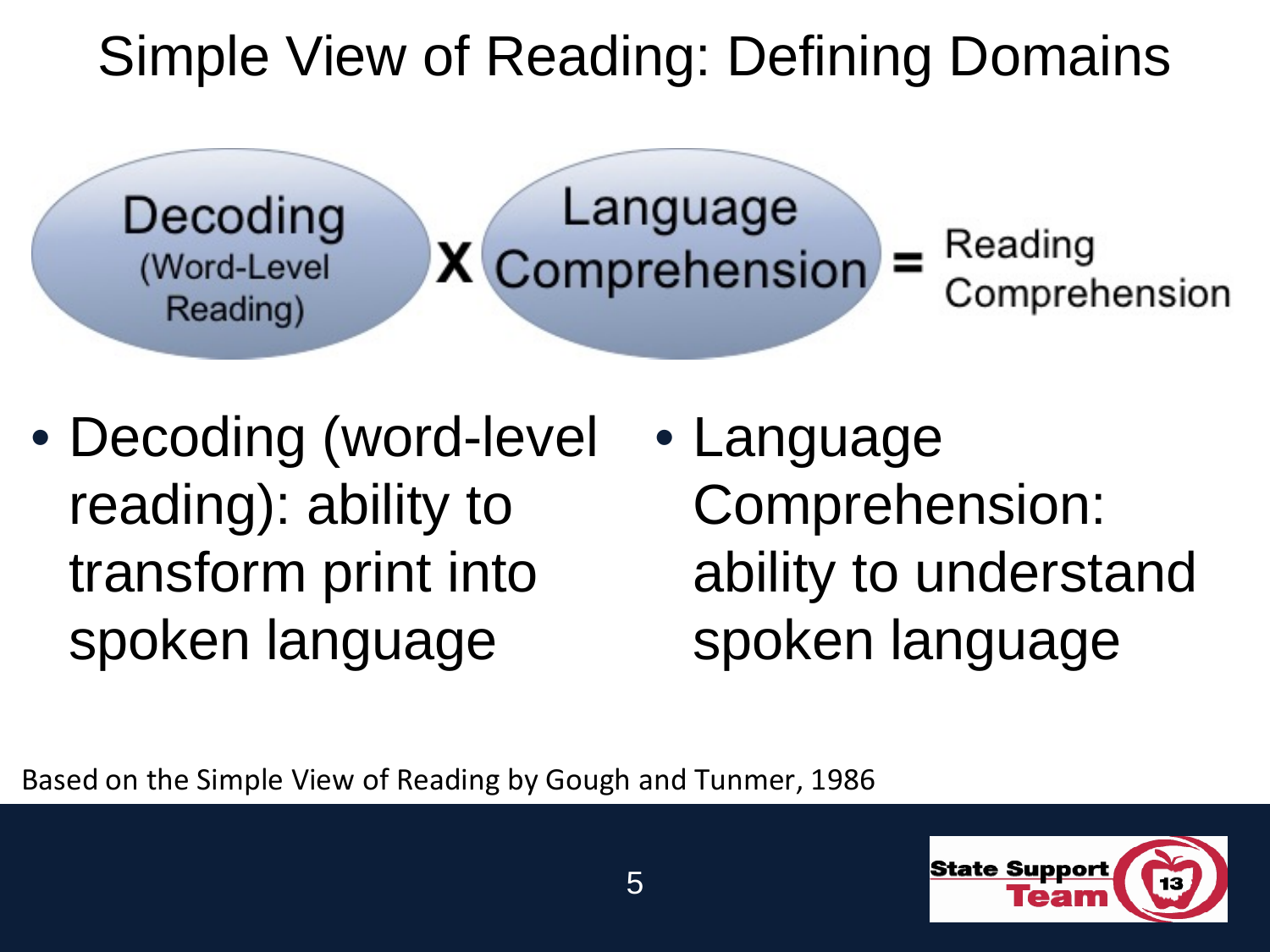## Simple View of Reading: Language Skills



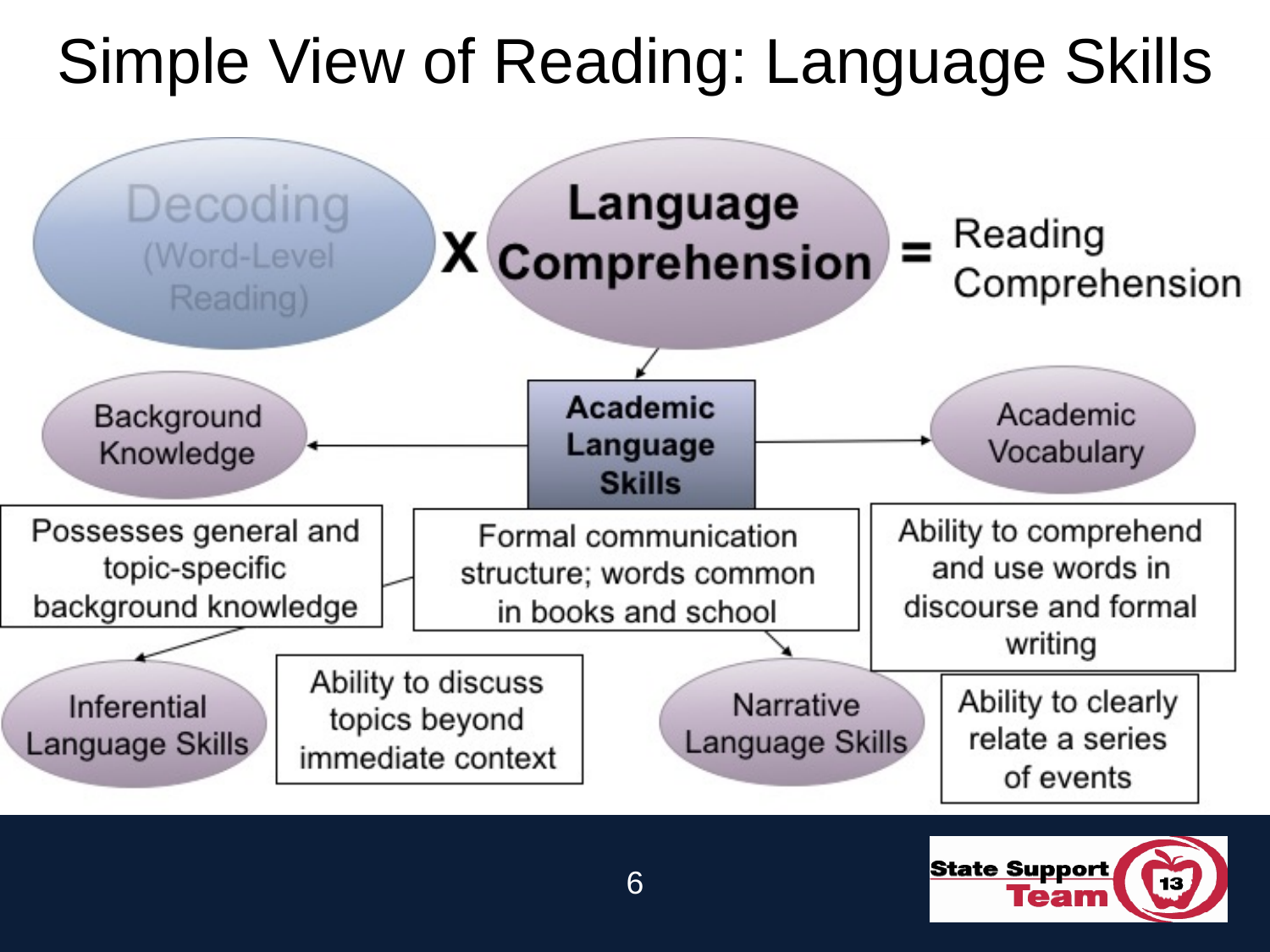## Simple View of Reading: Decoding Skills

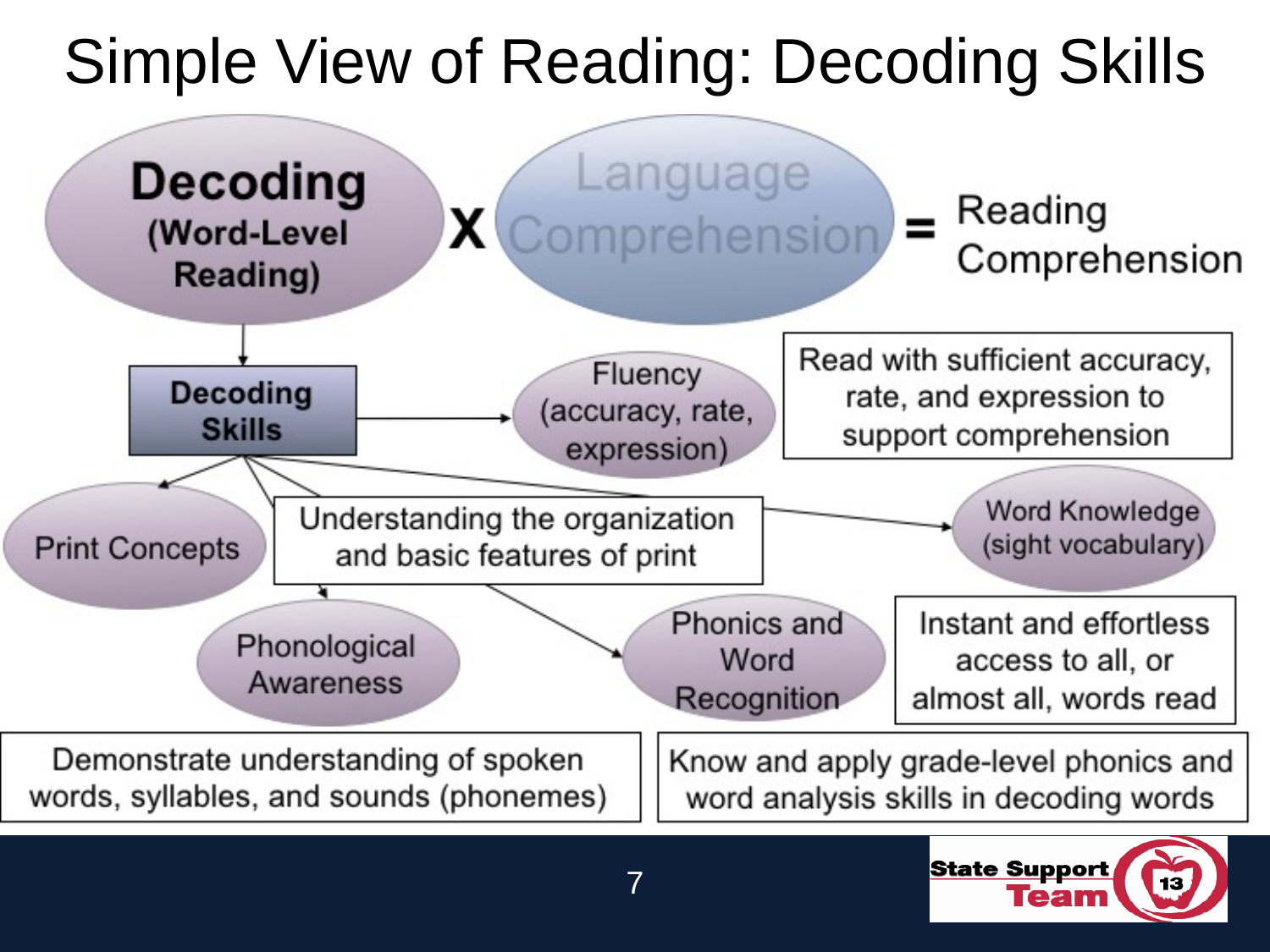## Big Ideas of Reading

Elementary K-3

- Phonemic Awareness\*
- Phonics
- Fluency
- Vocabulary
- Comprehension

Adolescent 4-12th

- Advanced Decoding
- Fluency
- Vocabulary
- Comprehension
- Motivation

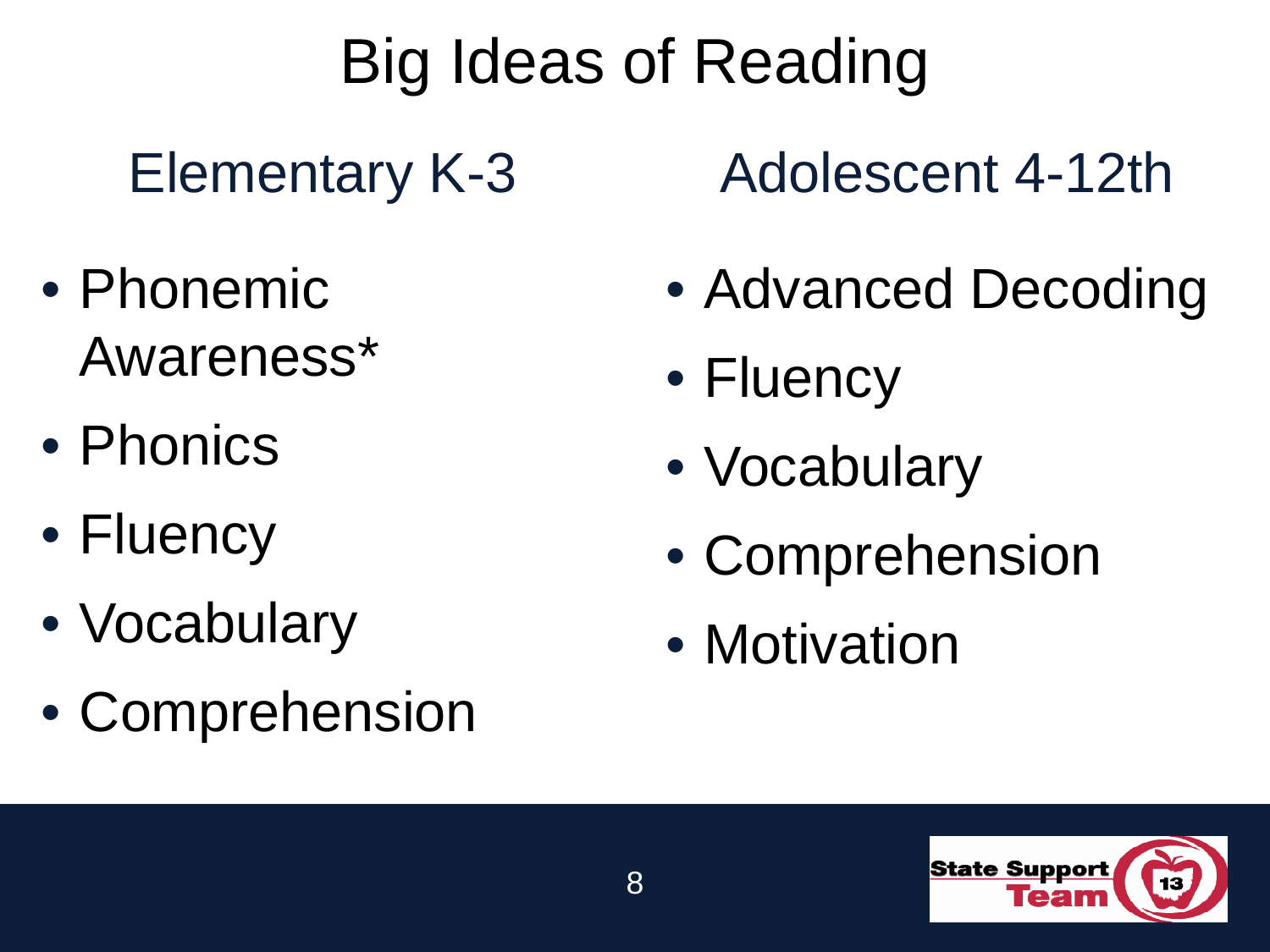### Why Students Struggle?

- Traditional reading approaches did not use instructional methods to allow all students to become proficient in the "code of printed English and to build a large sight vocabulary"
	- Whole-word approach: uses multiple exposures to words so the words are memorized
	- Three cueing system model: proposes unknown words are read by using context clues, understanding the structure of language (syntax), and by visually recognizing words (recall words based on their appearance)

(Kilpatrick, 2014)

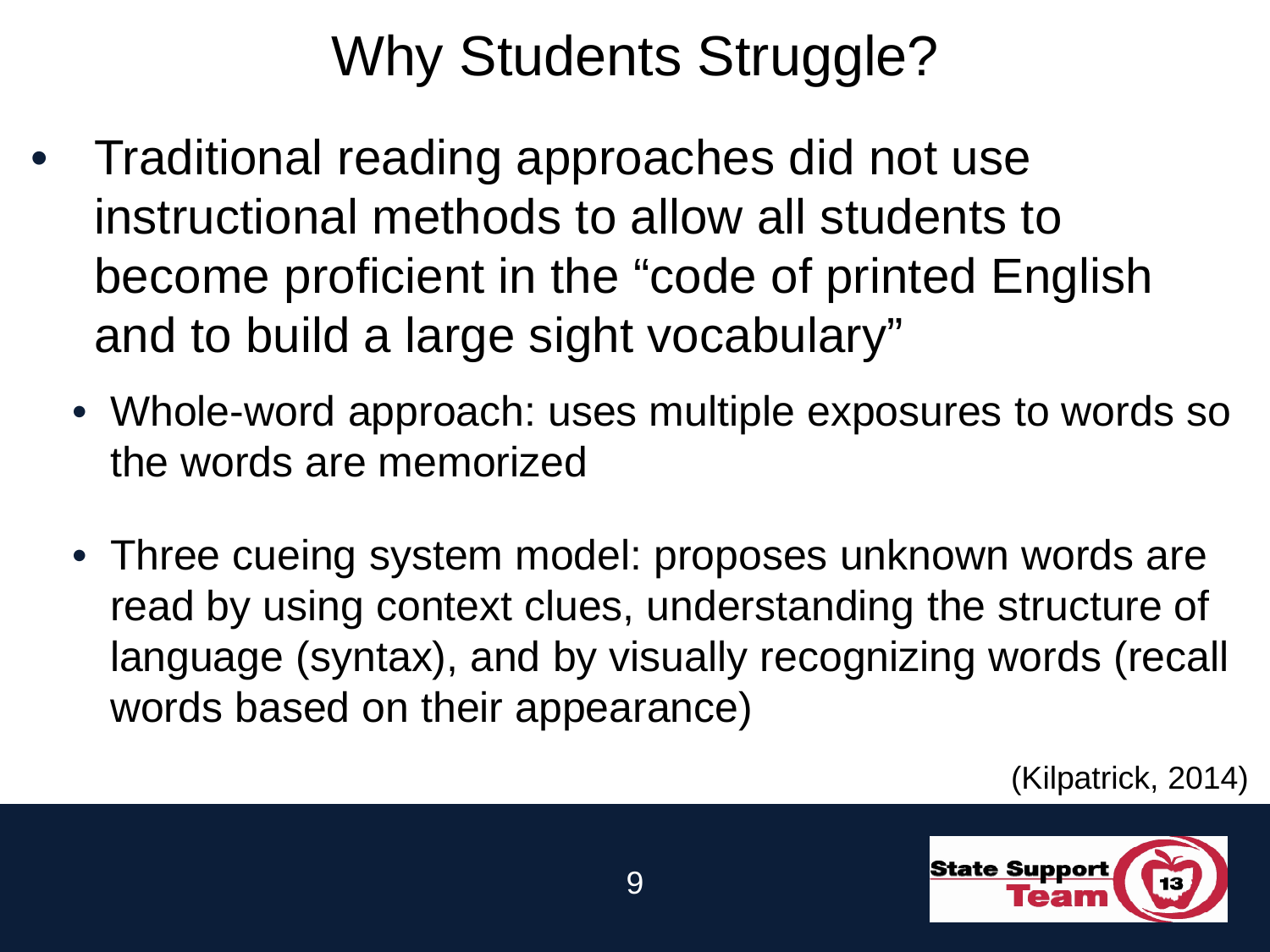Addressing the Needs of Struggling Students

- 1. Administer intervention-oriented assessments
- 2. Analyze assessment data and apply empiricallyproven methods of reading acquisition to address reading deficits
- 3. Intervene to remediate the skill deficits (e.g., decoding of multisyllabic words)

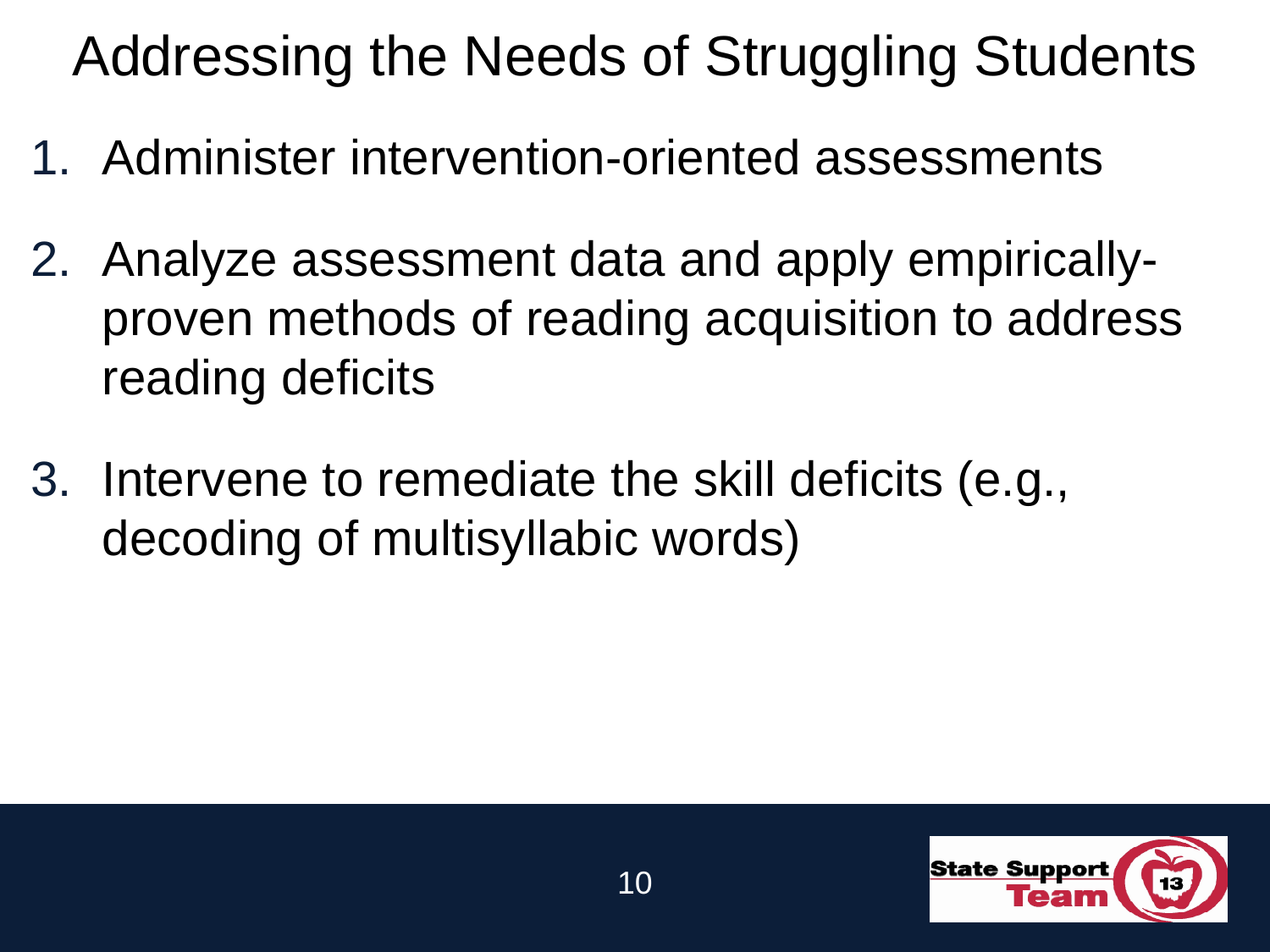Addressing the Needs of Struggling Students (cont.)

4. Teach compensatory strategies to successfully engage with text in classes (e.g., strategies for reading unfamiliar words, understanding text features and types, extracting the most important pieces of information)

At the early elementary grades, students are learning how to read. The transition from learning how to read to reading to learn information is where the compensatory strategies take full effect.

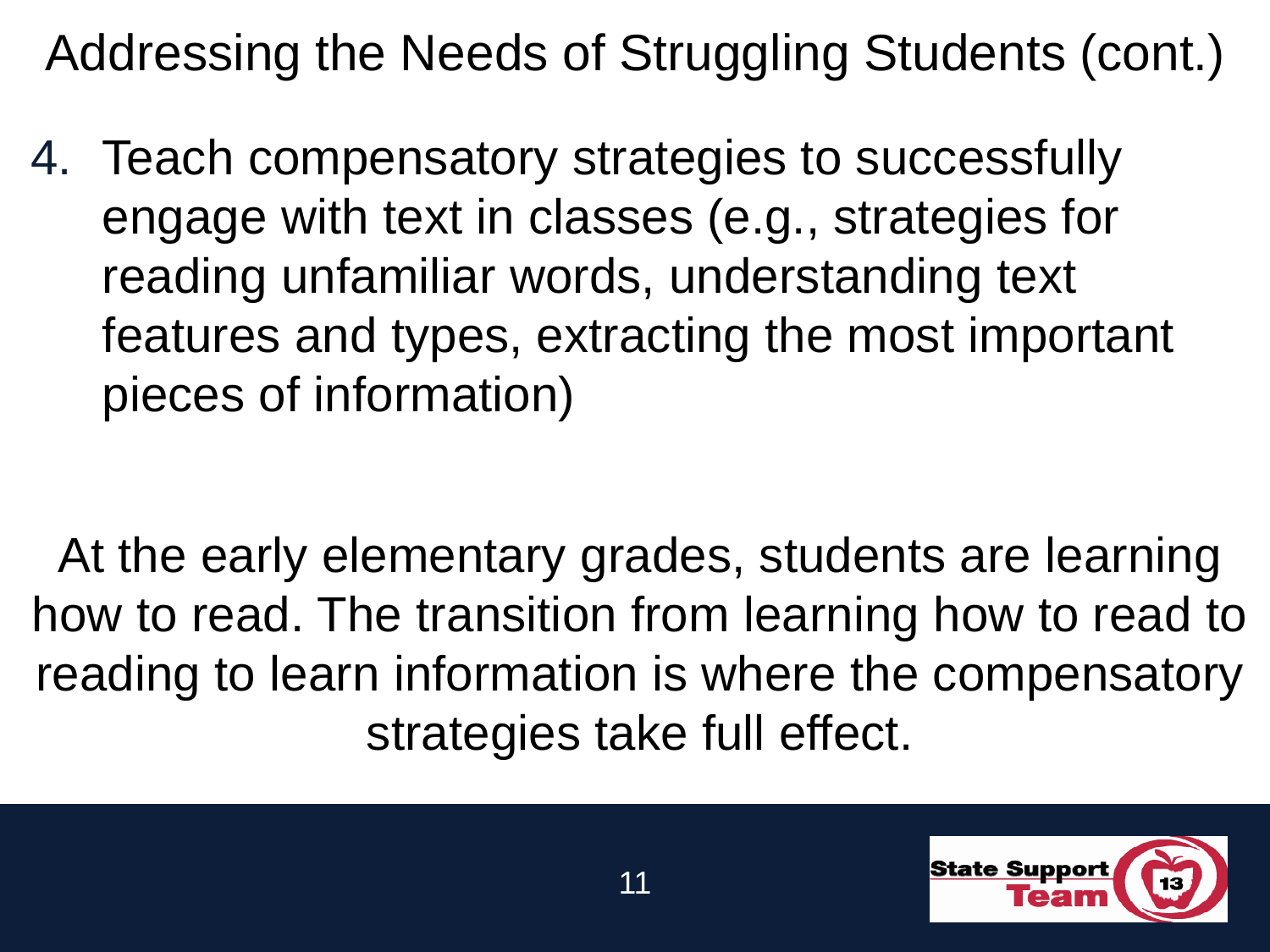Defining Compensatory Strategies: Advanced Decoding Difficulty (REWARDS ® Strategy)

### **Overt Strategy**

- 1. Circle the prefixes.
- 2. Circle the suffixes.
- 3. Underline the vowels.
- 4. Say the parts of the word.
- 5. Say the whole word.
- 6. Make it a real word.

## **Covert Strategy**

- 1. Look at the prefixes, suffixes, and vowels.
- 2. Say the parts of the word.
- 3. Say the whole word.
- 4. Make it a real word.

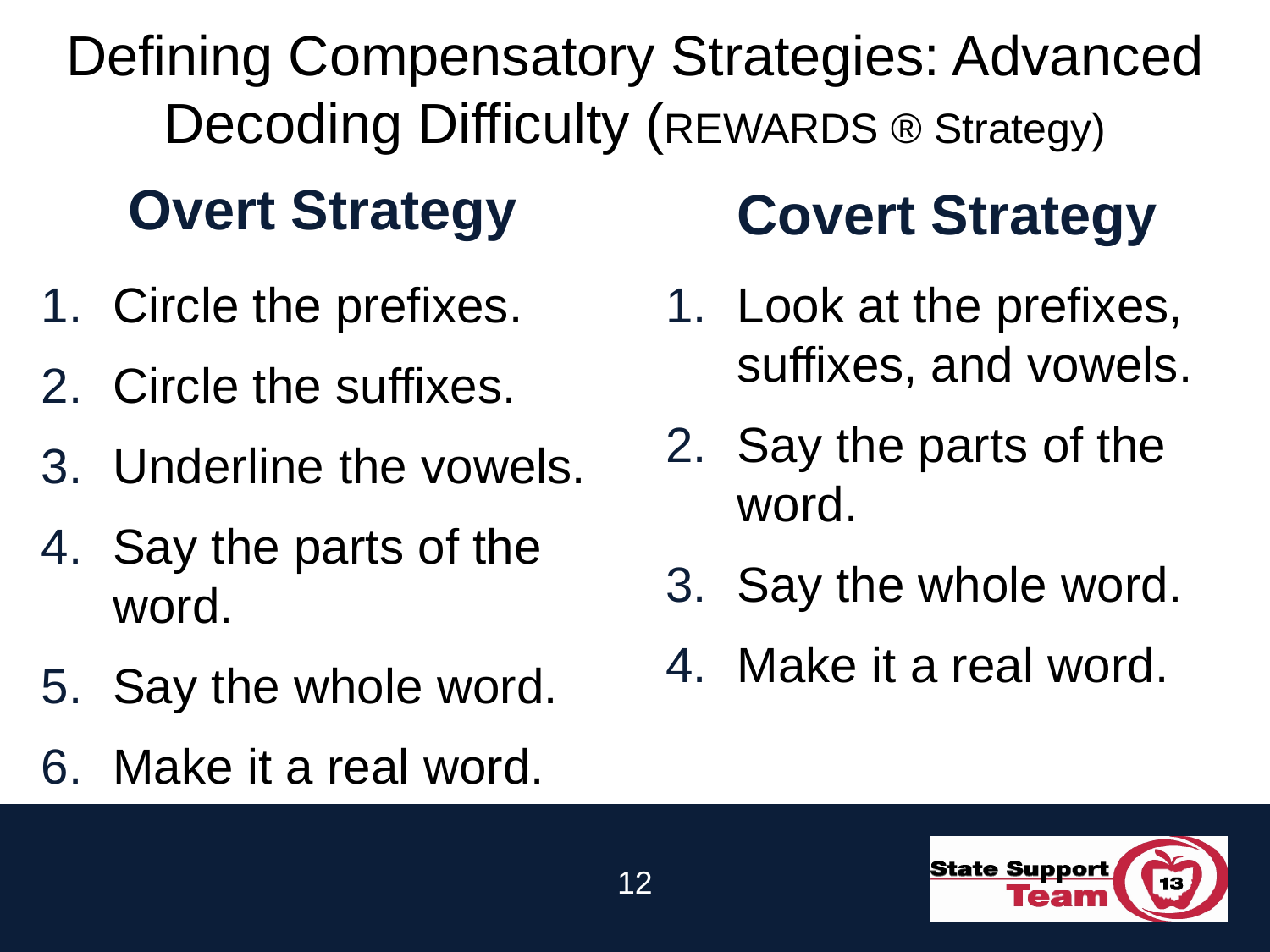## Defining Compensatory Strategies (cont.)

- Comprehension strategies to be used for any students (below, on-level, or above level) not understanding what they are reading or what they are listening to during teacher directed instruction
- Comprehension Compensatory Strategies for 4<sup>th</sup> 12th grade:
	- Passage Reading Procedures
	- Survey Question Read Recite Review
	- Text Summarization using writing frames
	- Explicit vocabulary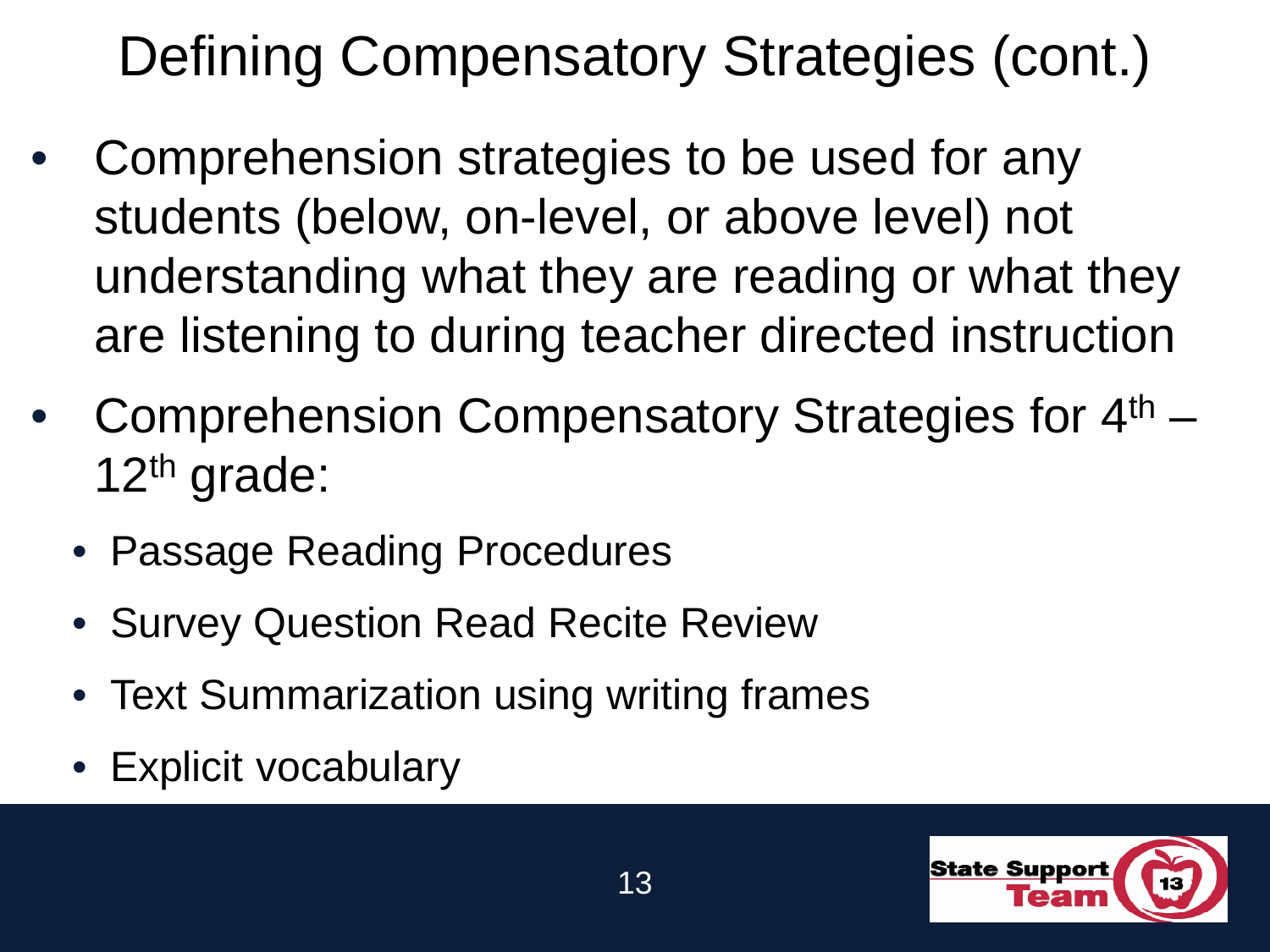### **Activity 1.1**

**Kylie cannot read multisyllabic words. Read the following passage with the missing words:**

|  | "When _____________ from __________ arrived in ________ in 1500, |                       |                             |                                                             |  |  |
|--|------------------------------------------------------------------|-----------------------|-----------------------------|-------------------------------------------------------------|--|--|
|  | as many as 5                                                     |                       | <u> Tanzania (h. 1888).</u> | lived there.                                                |  |  |
|  | During the 1500s, the                                            |                       |                             | <u>Letter Large</u> sugar                                   |  |  |
|  | $\mathsf{cane} \_\_\_\_\_\_\$ in                                 |                       |                             | At first they                                               |  |  |
|  |                                                                  | to work on the $\_\_$ |                             |                                                             |  |  |
|  |                                                                  |                       |                             | Soon, however, many ____________________ died of _________. |  |  |
|  | The ____________________then turned to ________ for ______.      |                       |                             |                                                             |  |  |
|  | _, _______ brought over more ____________                        |                       |                             |                                                             |  |  |
|  | than any other North or South __________                         |                       |                             |                                                             |  |  |
|  |                                                                  |                       |                             |                                                             |  |  |

**(From** *World Cultures and Geography* **(2005), published by McDougal-Littell)**

**Which reading domain needs immediate attention?**

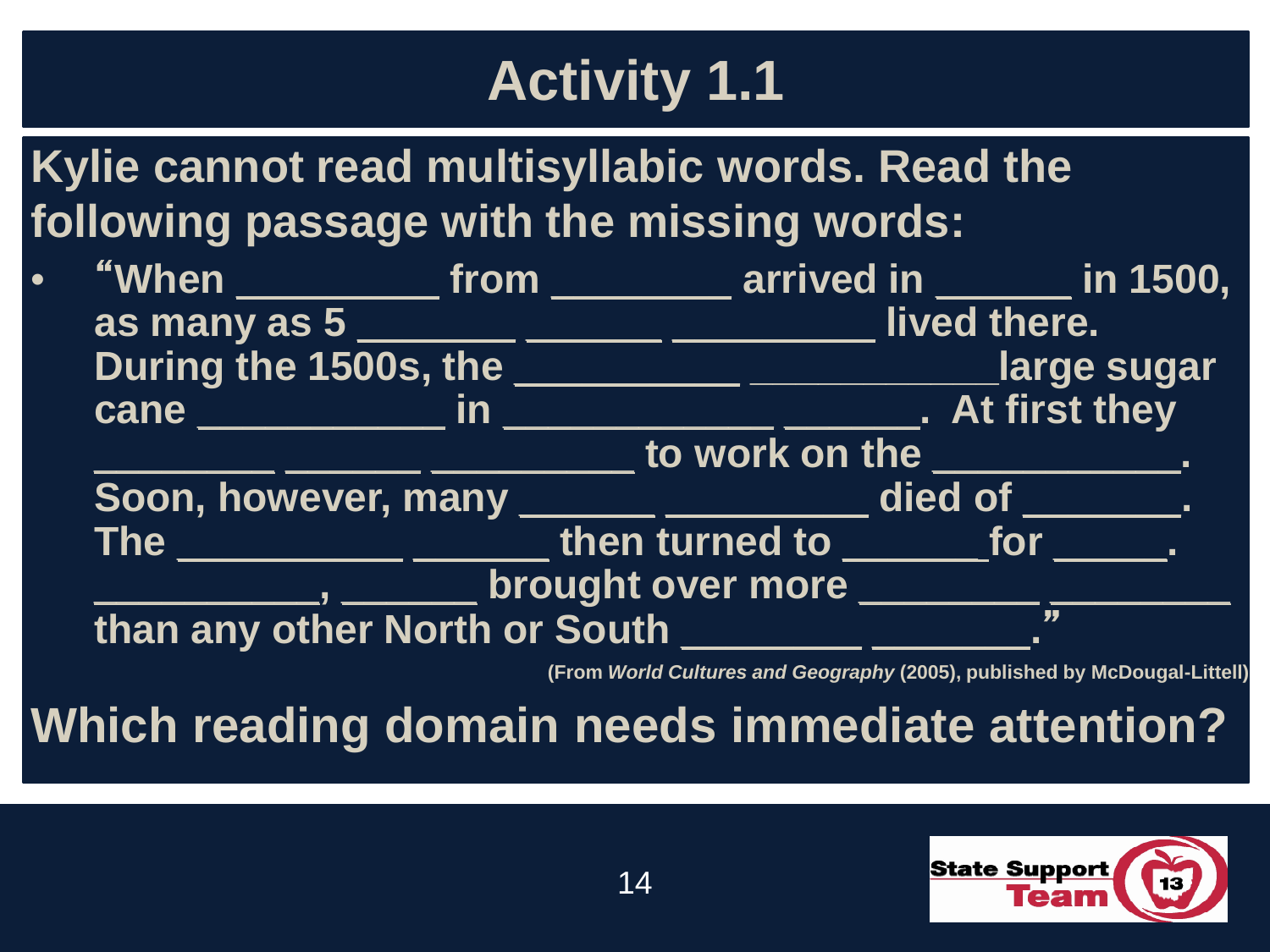### **Activity 1.2**

**Shaun can accurately read the passage:**

• "**When explorers from Portugal arrived in Brazil in 1500, as many as 5 million Native Americans lived there. During the 1500s, the Portuguese established large sugar cane plantations in northeastern Brazil. At first they enslaved Native Americans to work on the plantations. Soon, however, many Native Americans died of disease. The plantation owners then turned to Africa for labor. Eventually, Brazil brought over more enslaved Africans than any other North or South American country.**"

**(From** *World Cultures and Geography* **(2005), published by McDougal-Littell)**

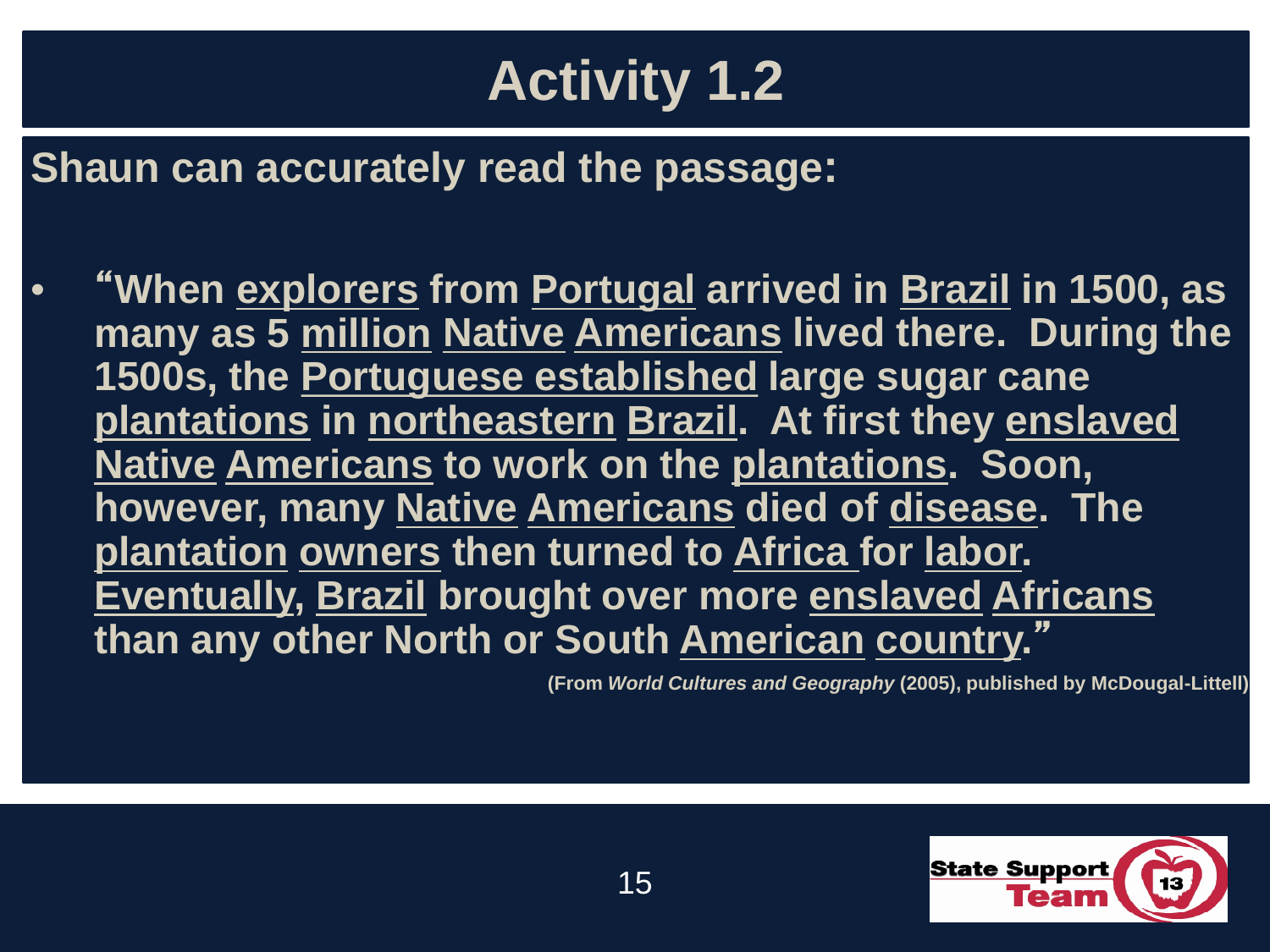# **Activity 1.2**

- **Shaun can accurately read the passage on the previous slide**
- **When asked to discuss the events leading up to why the Portuguese needed to enslave Africans, his answer was, "because they needed people to work on the plantations."**
- **Which reading domain and skill(s) likely need attention?**

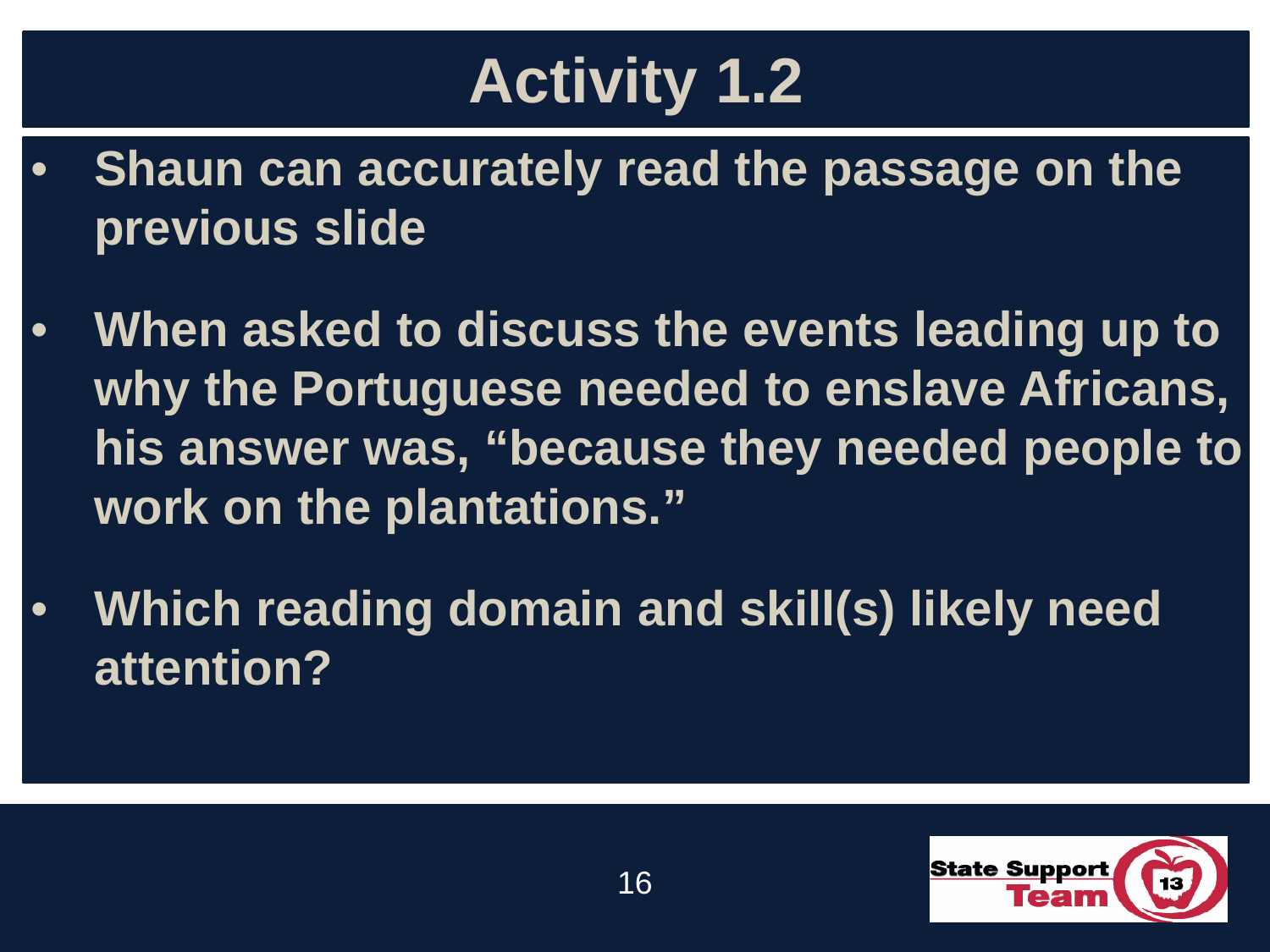## 2.0 MTSS: Data, Systems, and Practices to Improve Outcomes

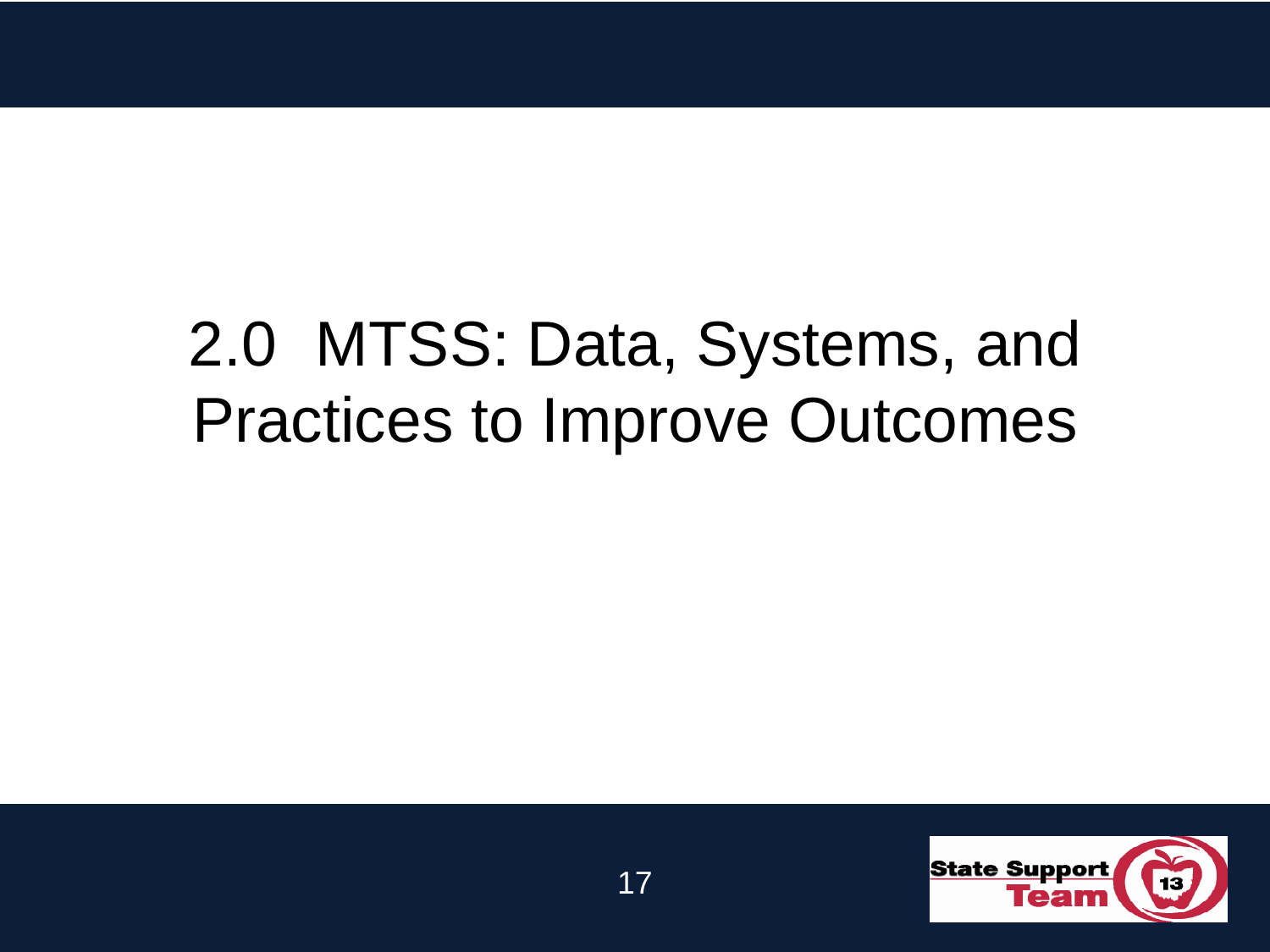

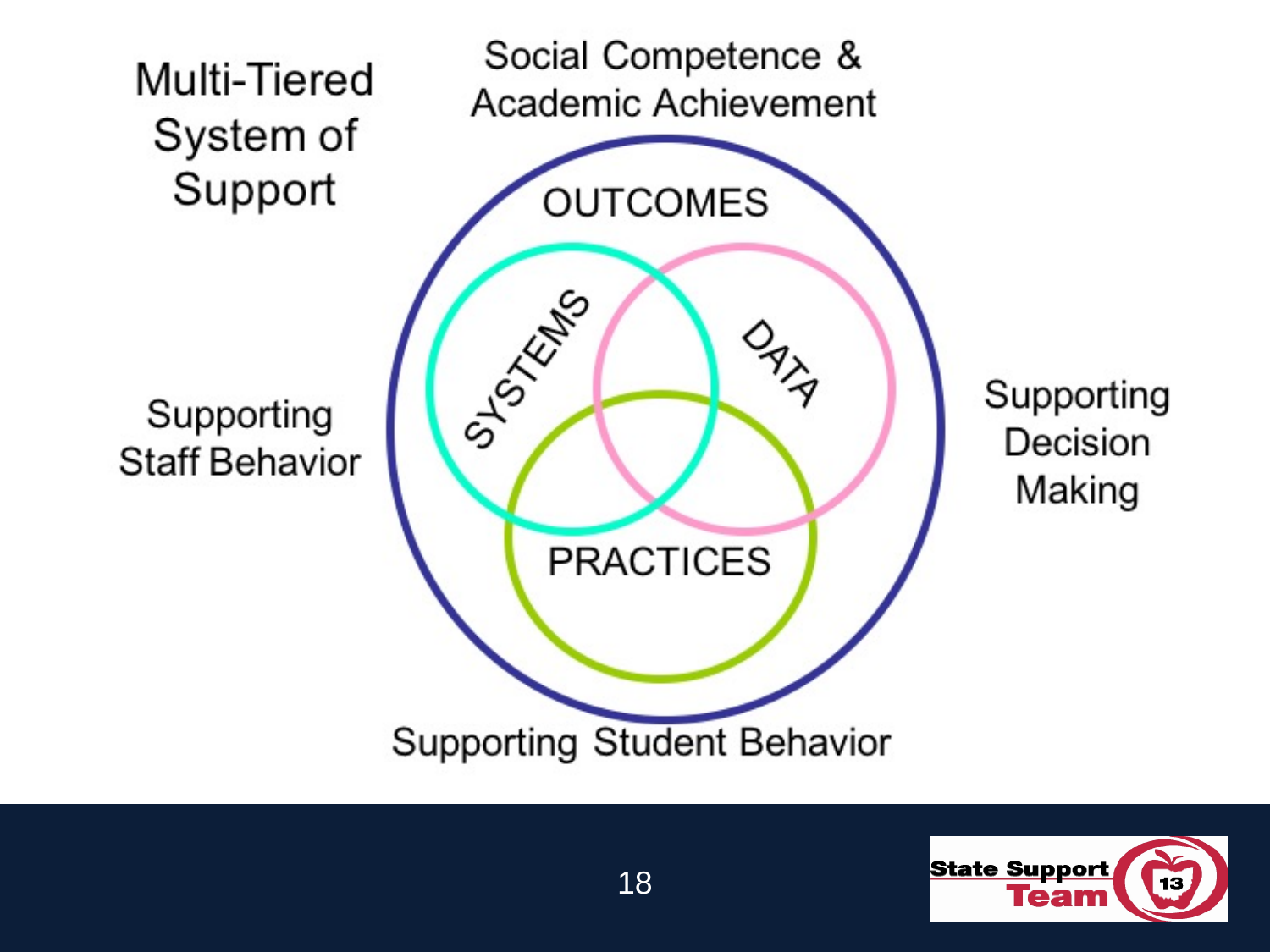# Unpacking Data, Systems, Practices

- Data:
	- Assessment measures
	- Data analysis
	- Plans developed based on data
	- Data sharing presentations
- Systems:
	- Teams
	- Processes
	- Procedures
- Practices:
	- Strategies
	- Programs
	- Practices
	- All are evidencebased

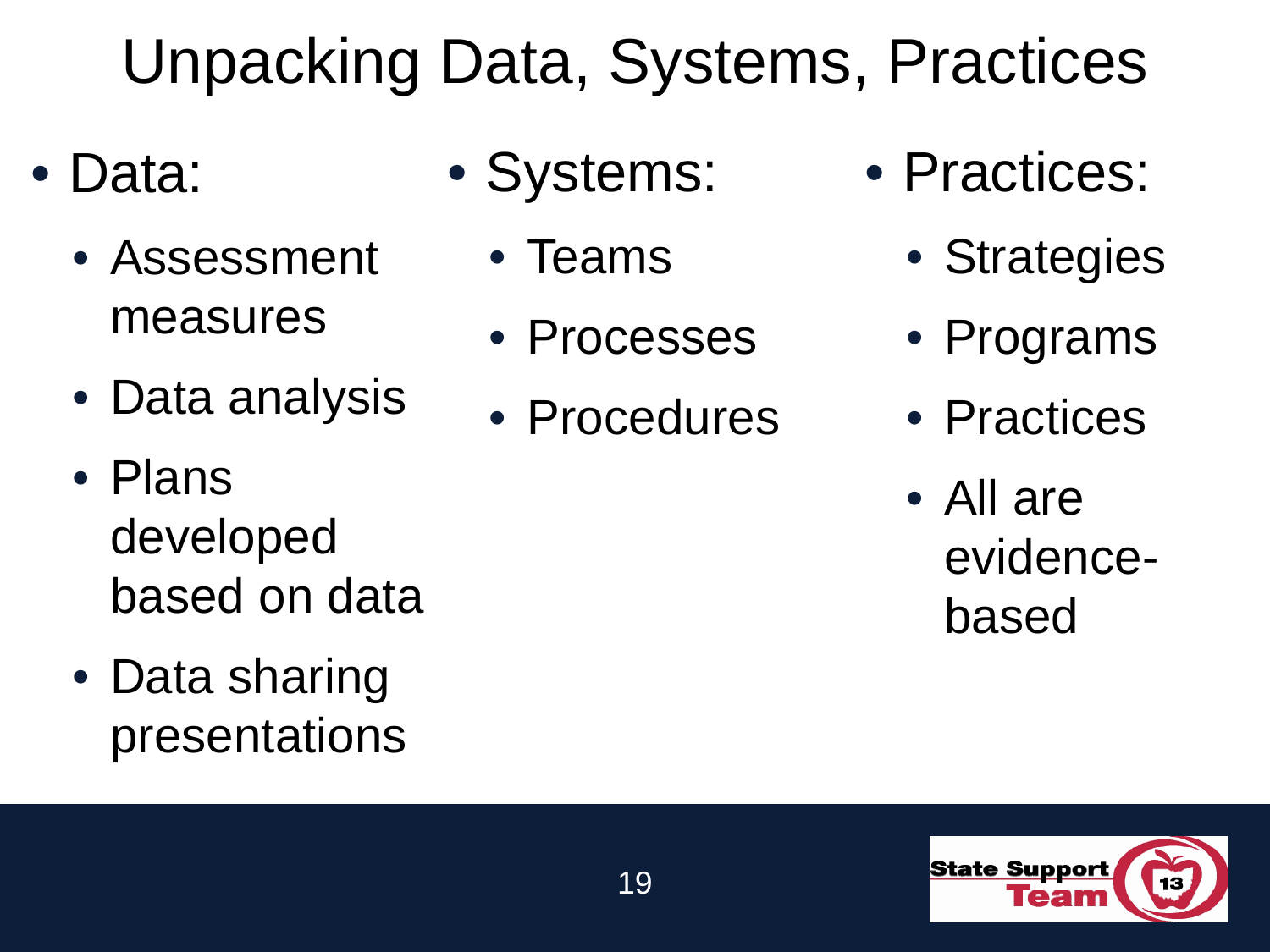# Defining MTSS

- Involves a combination of components that helps to ensure high-levels of academic and social achievement
- Provides students who are not benefiting from the general curriculum with targeted small-group interventions
- Intensive interventions are individually developed for students with significant challenges and the interventions are determined based on the results from careful assessment of the student's needs

(McIntosh & Goodman, 2015)

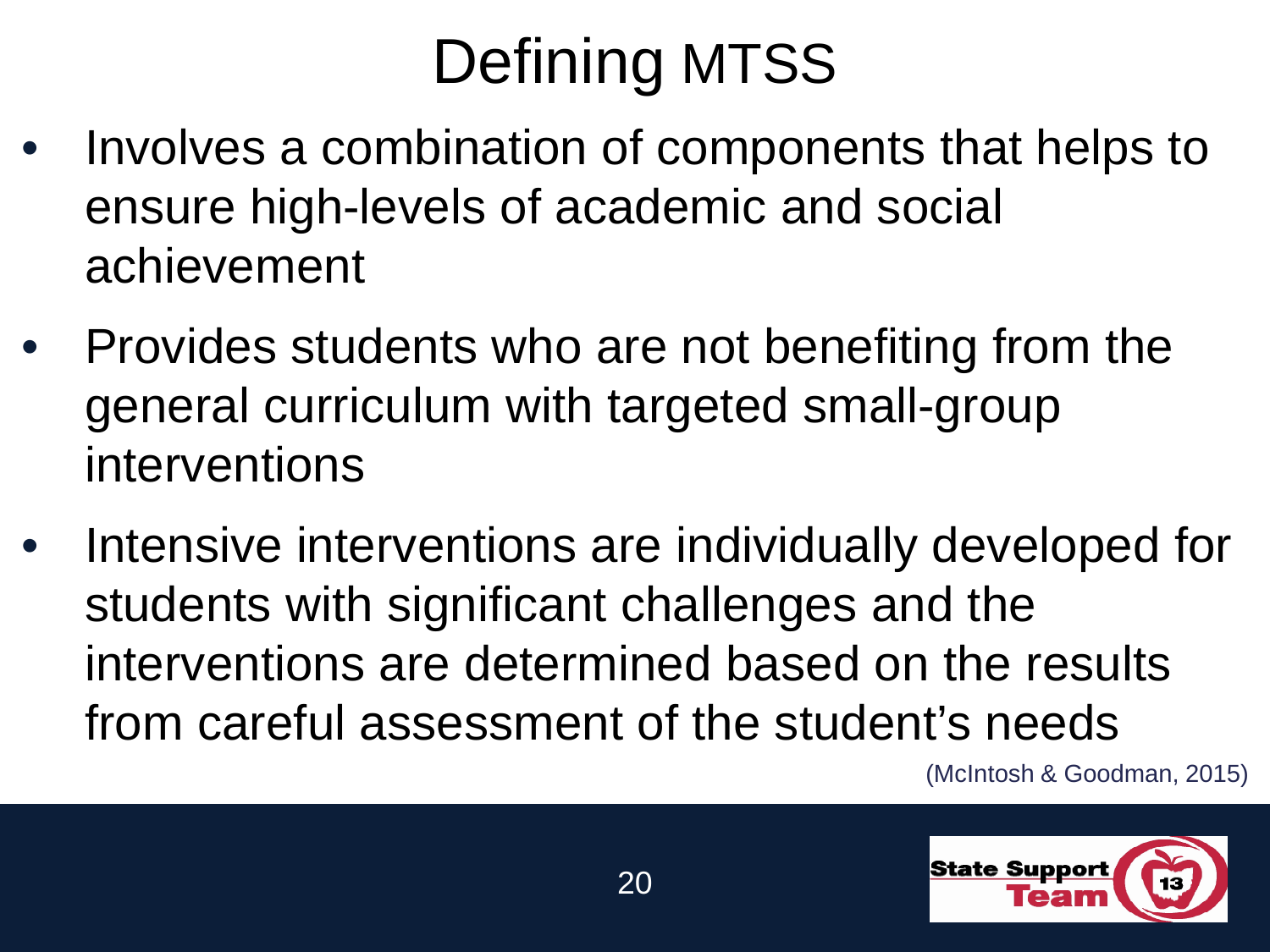# Defining MTSS (cont.)

- Student progress is frequently monitored to make decisions about changes in instruction or goals
- Data are used to allocate resources to improve student academic and social learning

(McIntosh & Goodman, 2015)

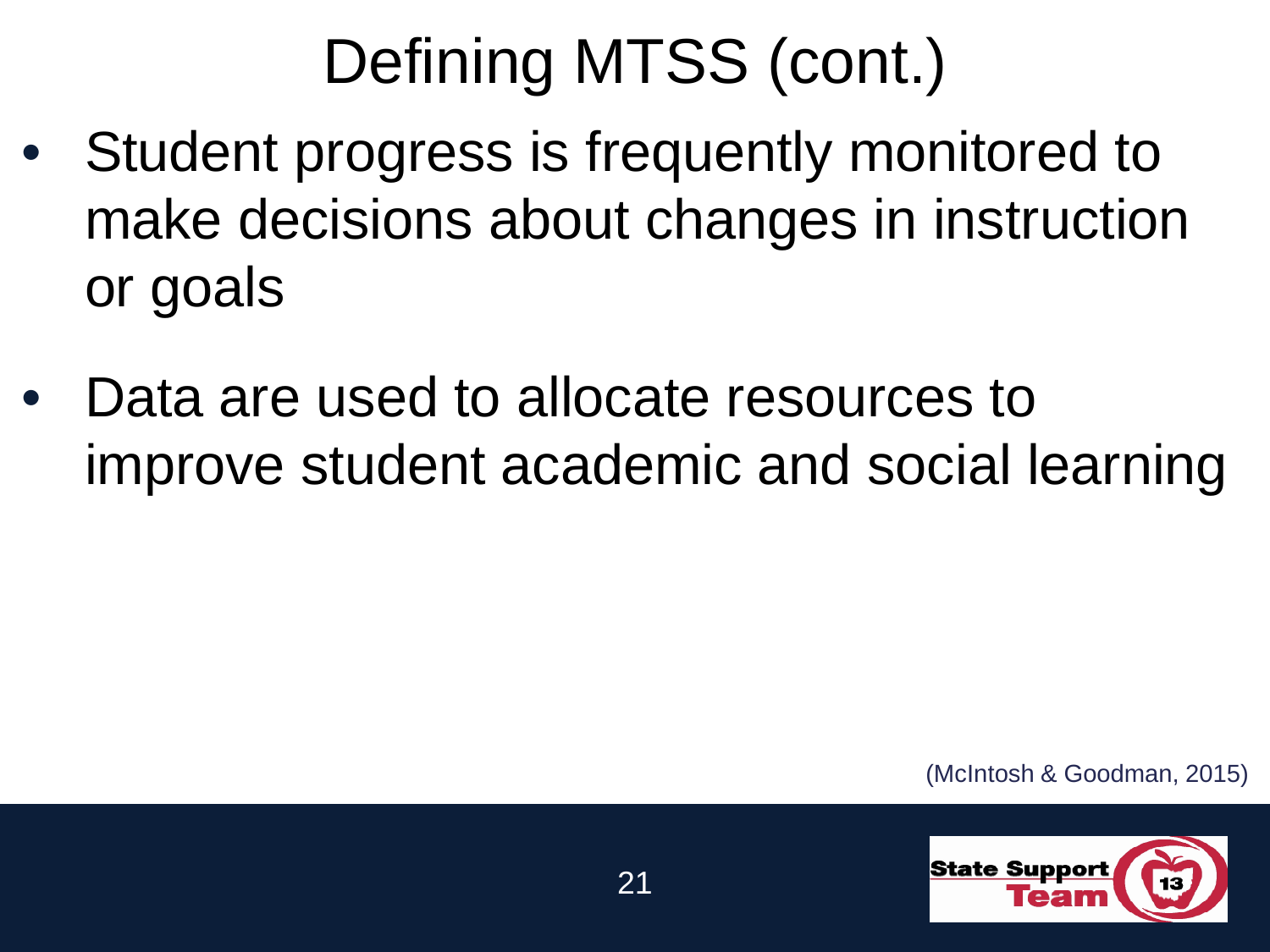## Visual Representation of MTSS



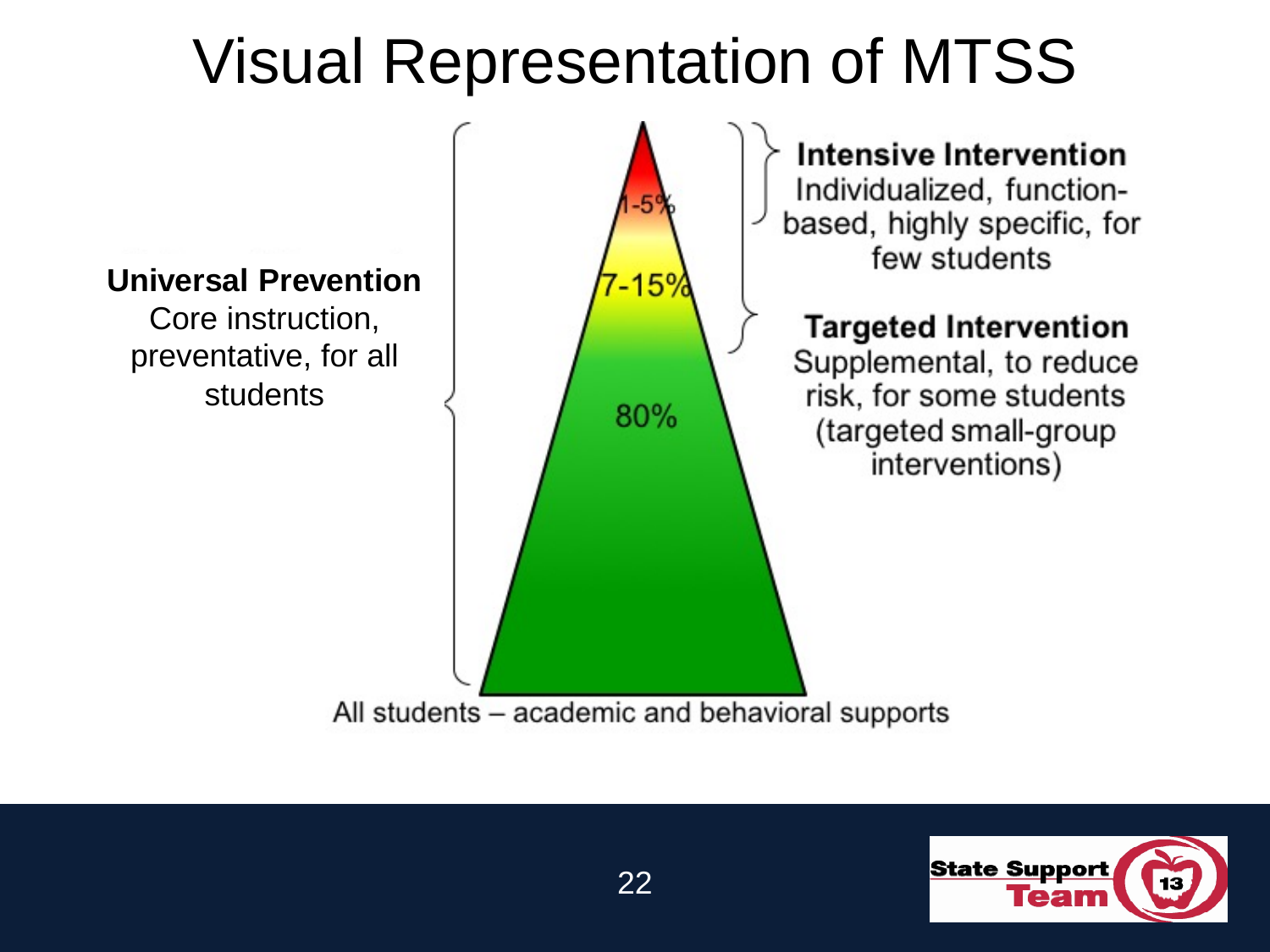

**State Support**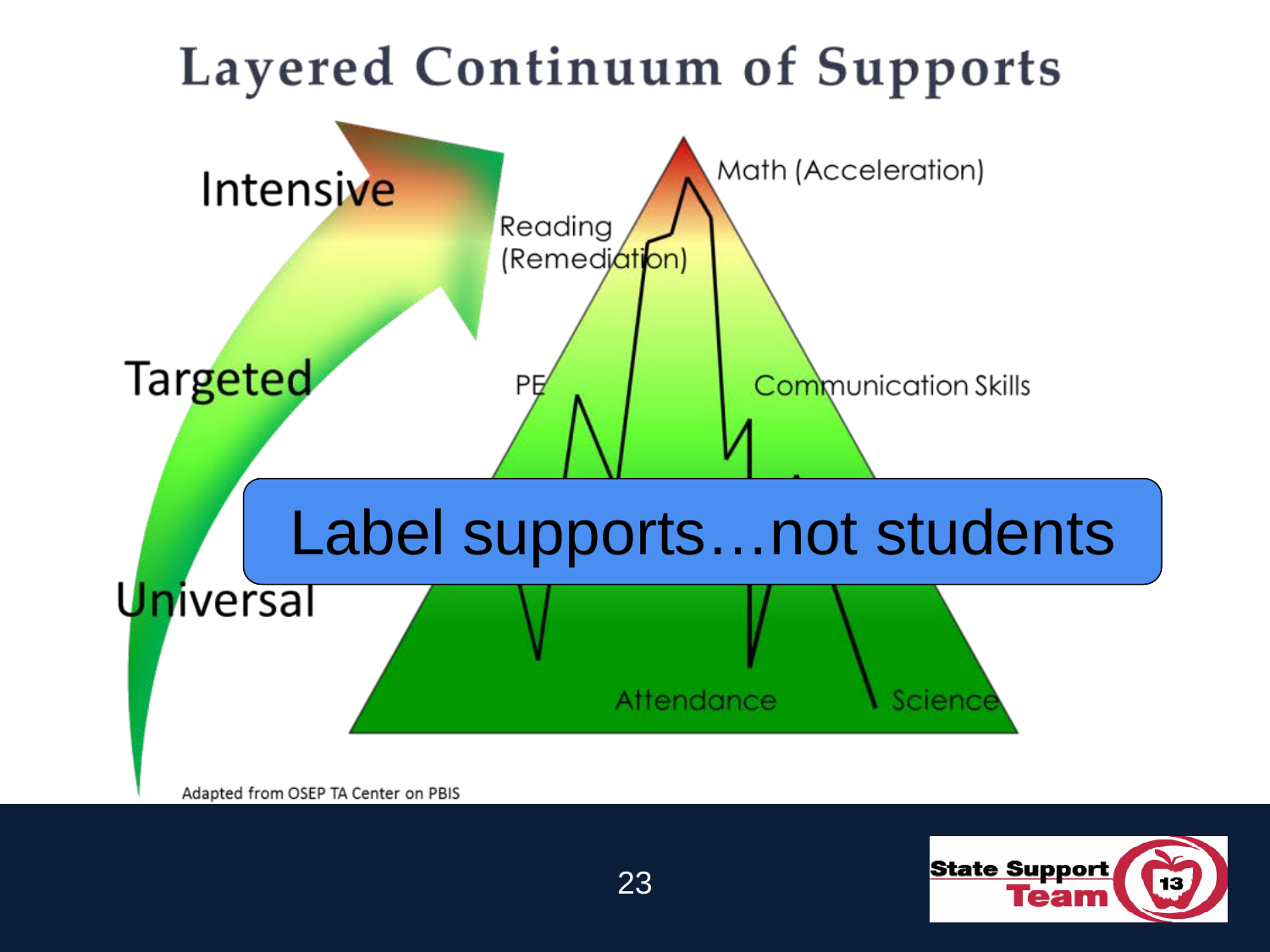# Elementary MTSS Components

- Social-emotional behavioral supports (Positive Behavioral and Intervention Supports: PBIS)
- Big Ideas of Reading
- Evidence-based core reading program
- **Explicit instruction**
- Reliable, valid screening, progress monitoring assessments
- Data-based decision making across the school, grade level, and individual student levels
- Evidence-based interventions

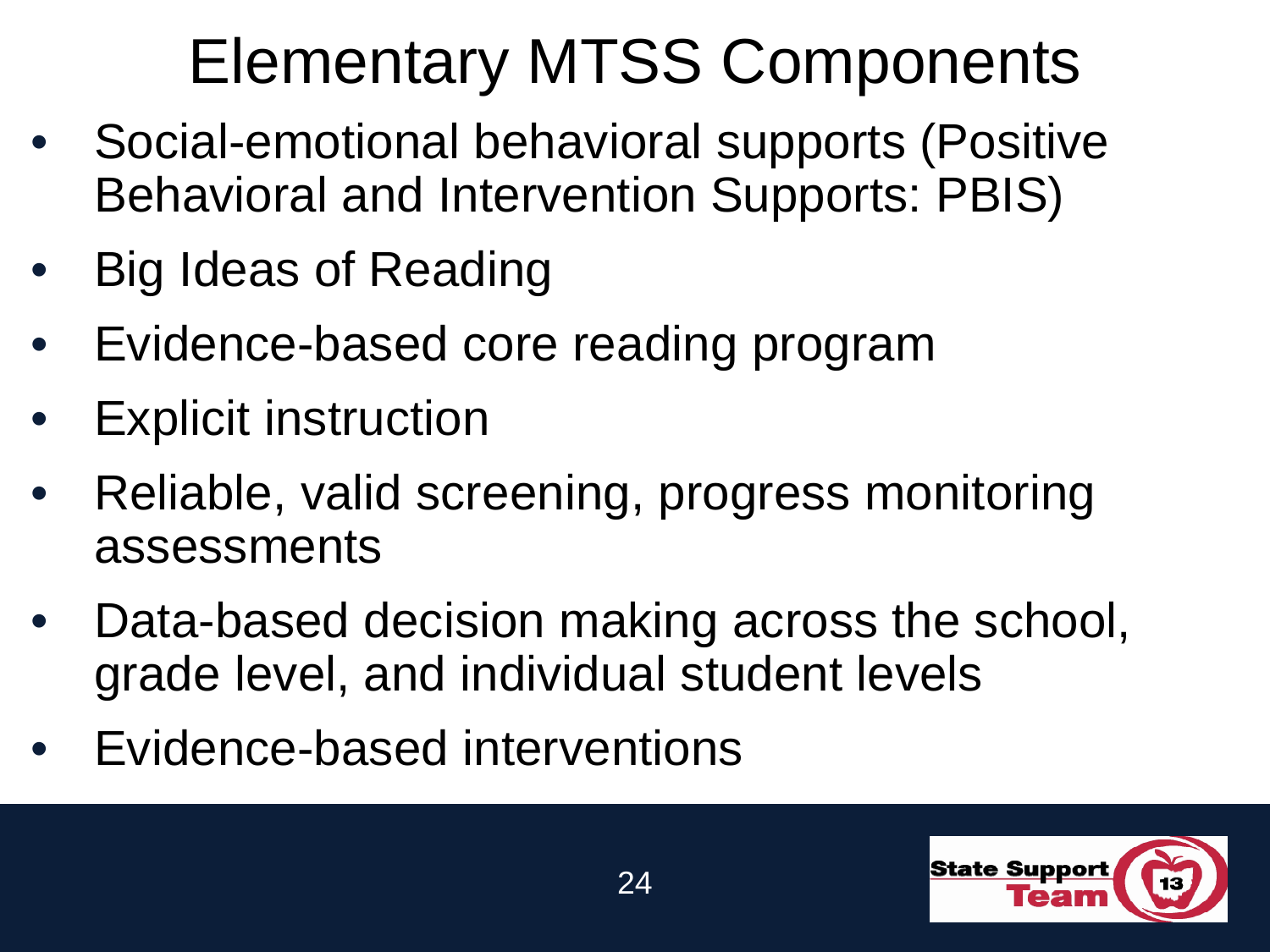# Secondary MTSS Components

- Social-emotional behavioral supports (Positive Behavioral and Intervention Supports: PBIS)
- Big Ideas of Adolescent Reading
- Before, during, after comprehension strategies
- **Explicit instruction**
- Reliable, valid assessment to the best extent possible
- Data-based decision making across the school, departments, cross-department, and individual student levels
- Evidence-based interventions

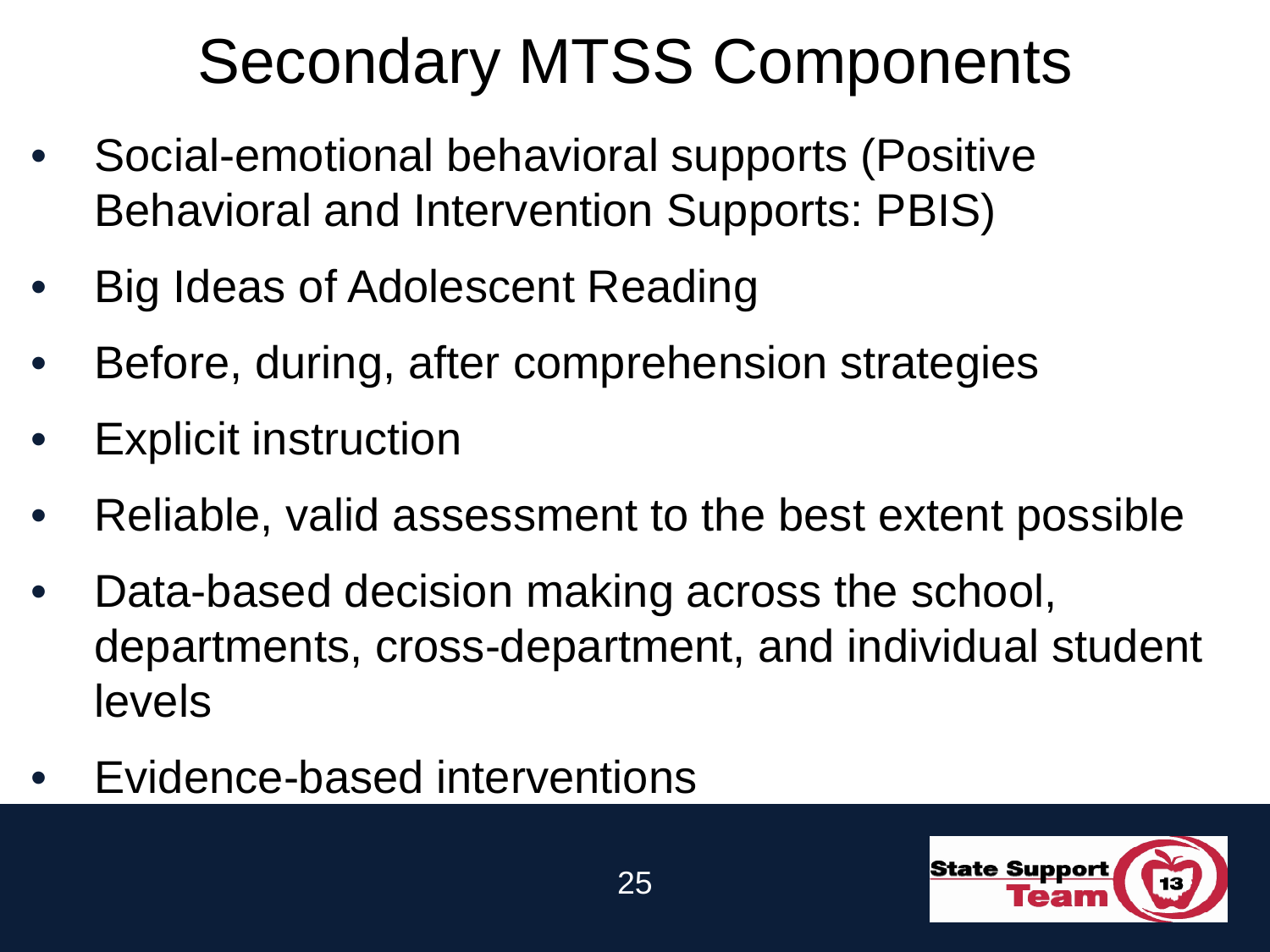# **Activity 2.1**

- **Look back at the MTSS slides (slides 19-25)**
- **Create a list of key words or phrases that capture the essence of MTSS for the level you teach (elementary or secondary)**
- **Be prepared to share with your team**

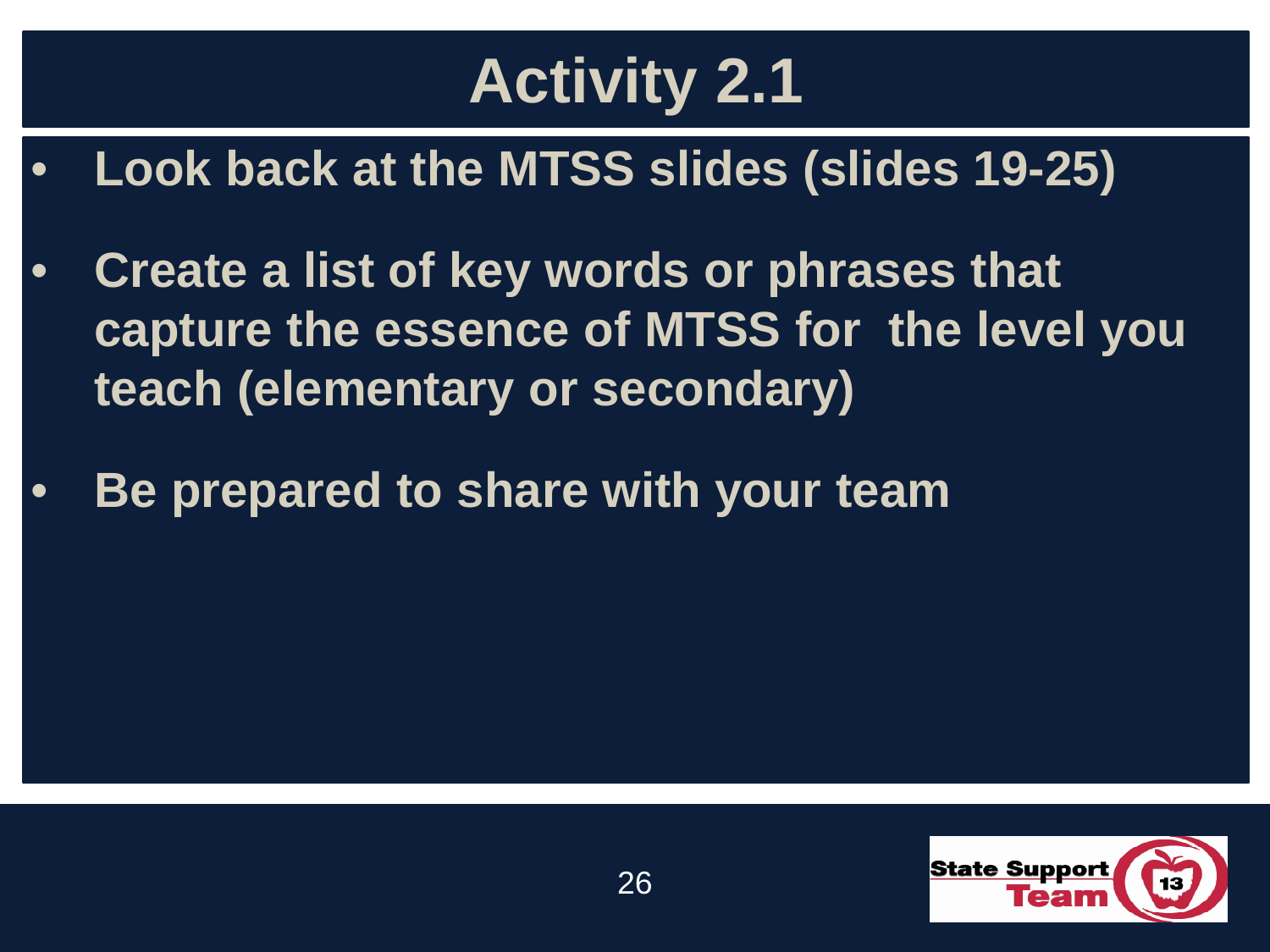## 3.0 Reading Tiered Fidelity Inventory (R-TFI) Overview

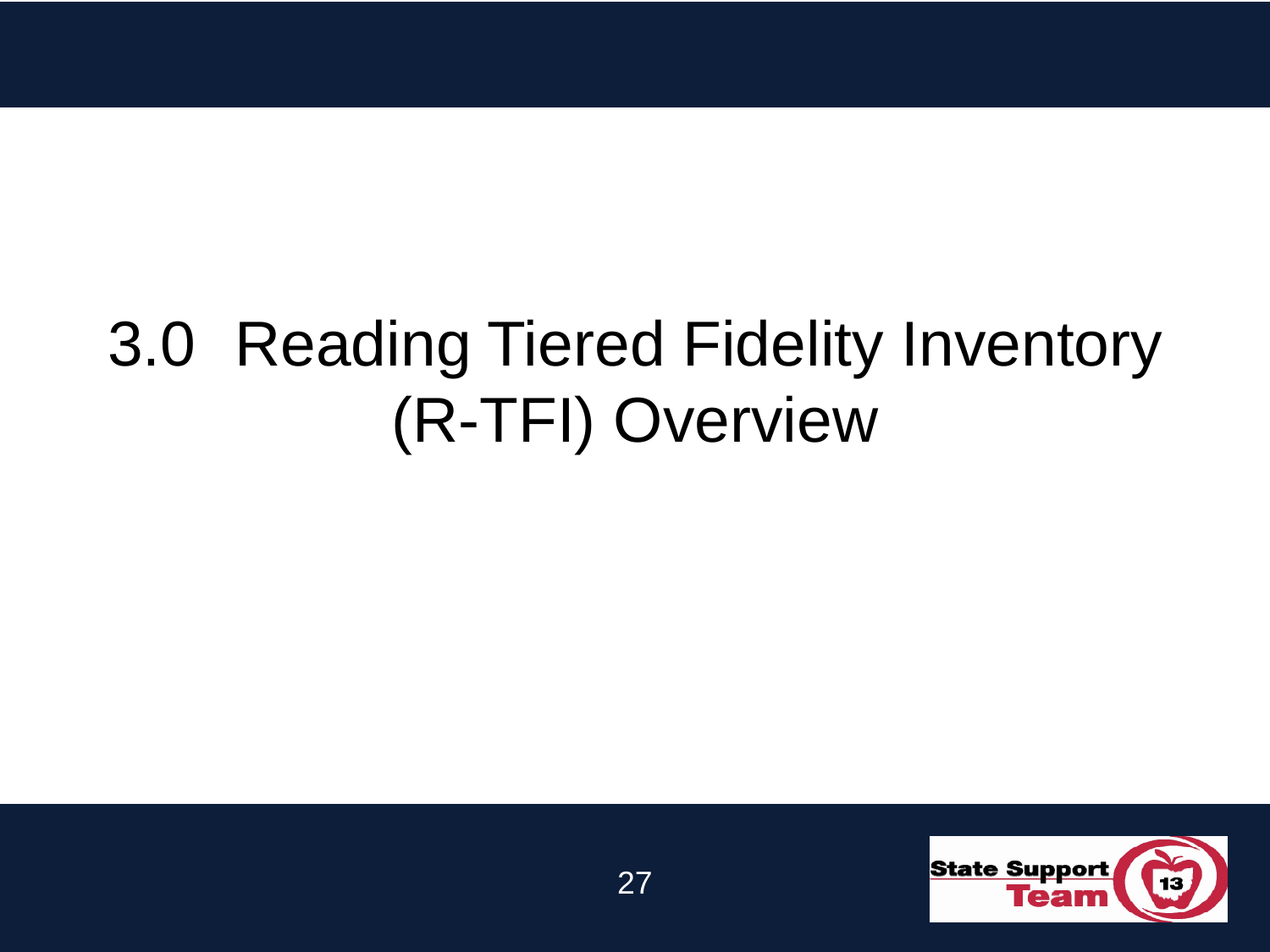#### Accessing the R-TFI

- MIBLSI website: [R-TFI](https://miblsi.org/evaluation/fidelity-assessments) (<https://miblsi.org/evaluation/fidelity-assessments>)
- This is where any updates / revisions will be posted so it is best to always go here to access the R-TFI
- The R-TFI now meets accessibility guidelines for people with visual impairments and for electronic posting

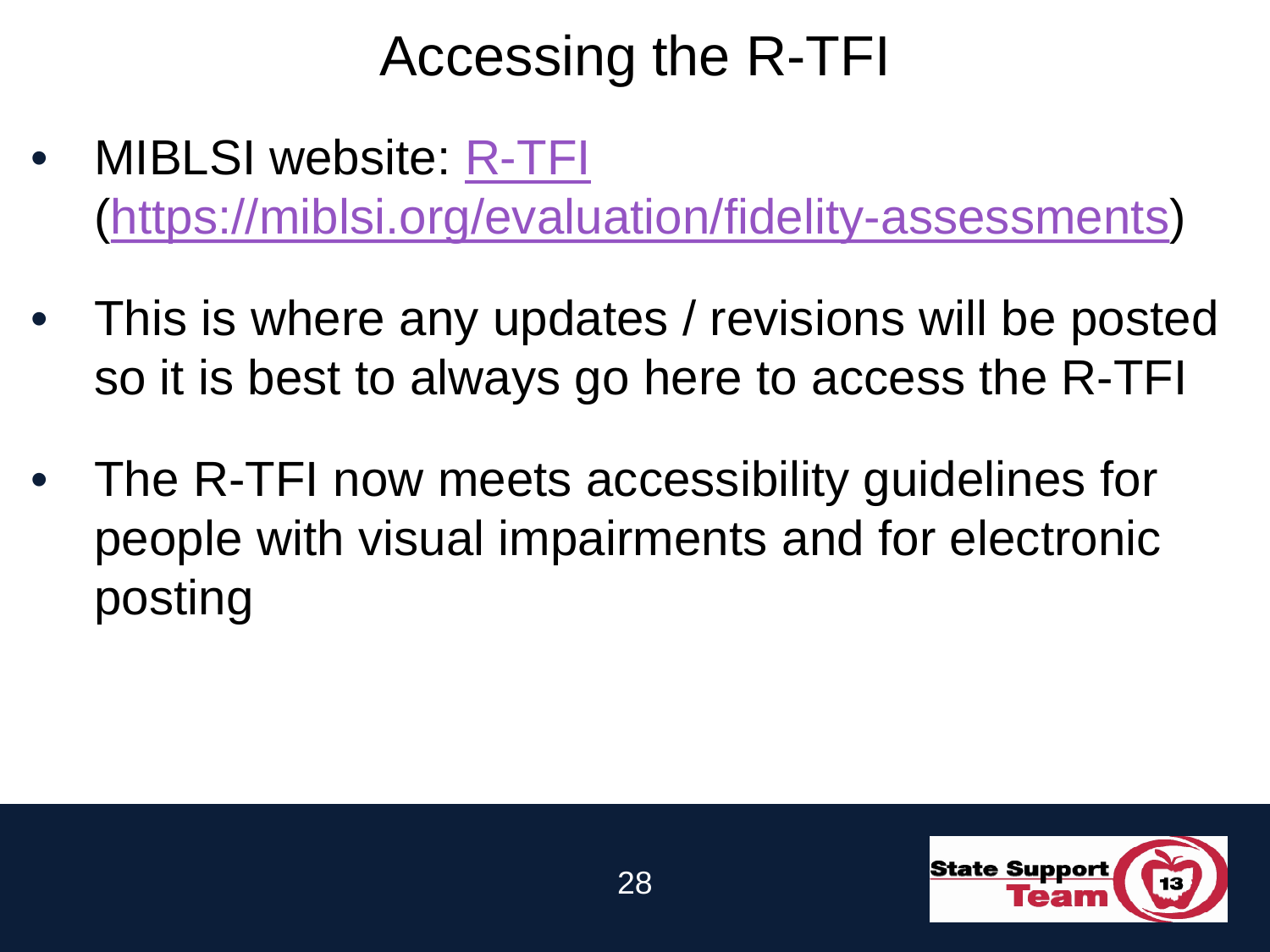# Underlying Philosophy

- To improve reading outcomes for all students the following must exist:
	- 1. Multi-Tiered System of Support (MTSS)
	- 2. Scientifically-Based Reading Research (SBRR)
	- 3. Integration of reading and behavioral supports
	- 4. To improve student outcomes, the emphasis needs to be on data, systems, and practices

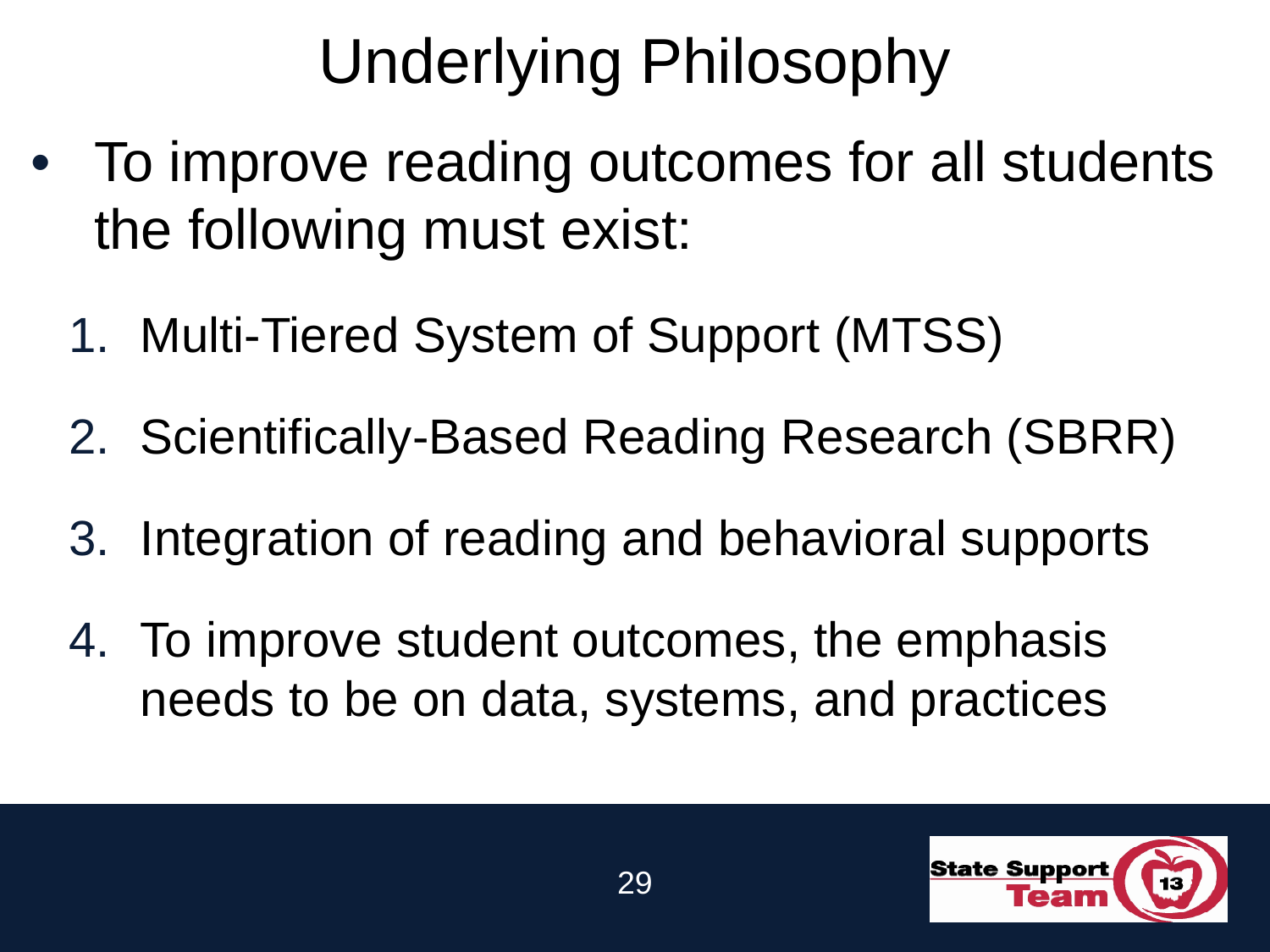### R-TFI Purpose

- To provide Building Leadership Teams with a tool to assess the implementation of the reading components within an MTSS model
- The reading components are titled:
	- 1. School-Wide Reading Model for Elementary
	- 2. School-Wide Content Area Reading Model for Secondary

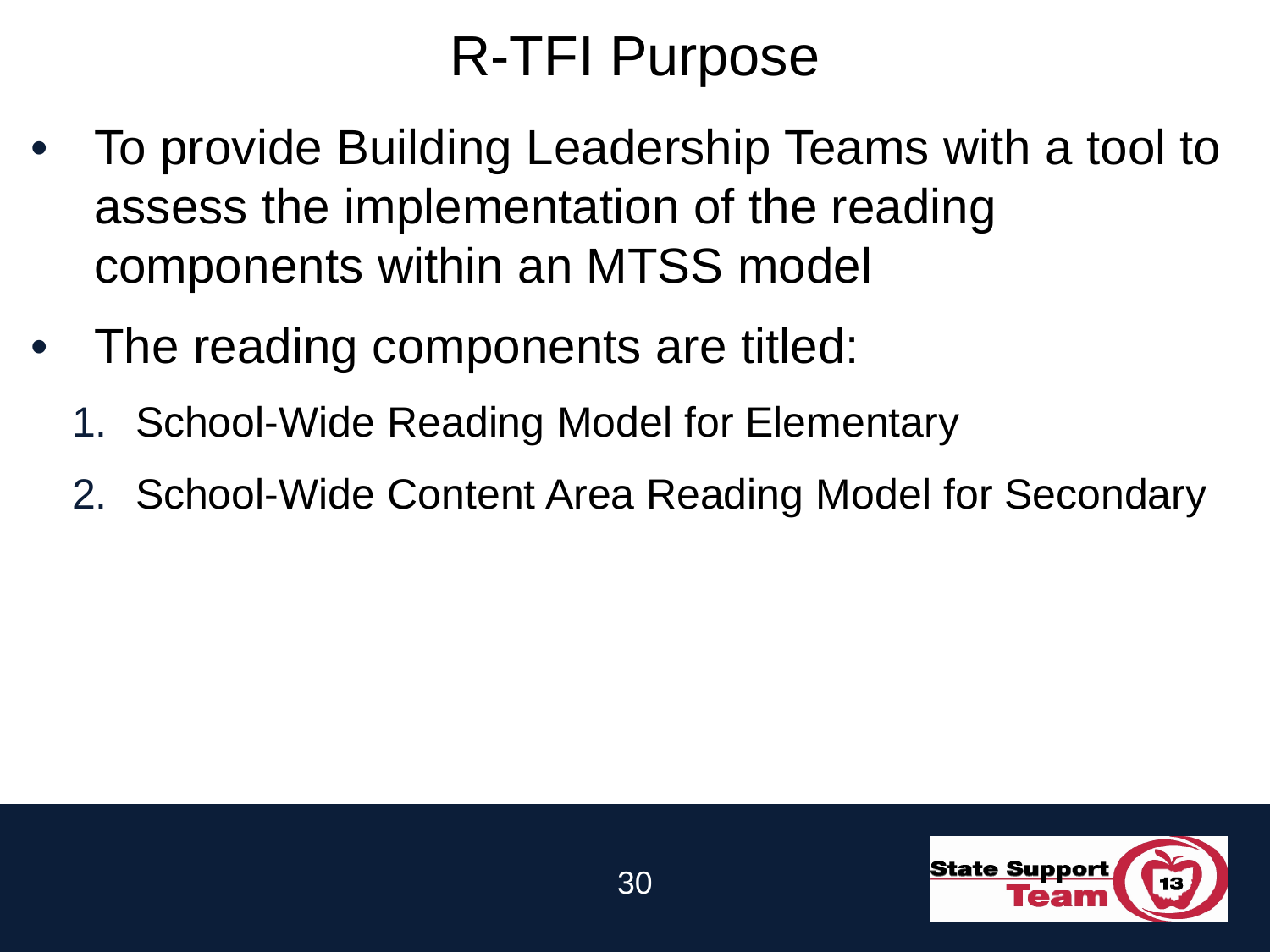Defining MTSS Reading Components

Elementary:

### **School-Wide Reading Model**: Multi-tiered structures encompassing:

- 1.Systems to address the continuum of reading needs across the student body
- 2.Evidence-based practices focused on the Big Ideas of Reading designed to improve reading outcomes for all students and
- 3.Data use and analysis

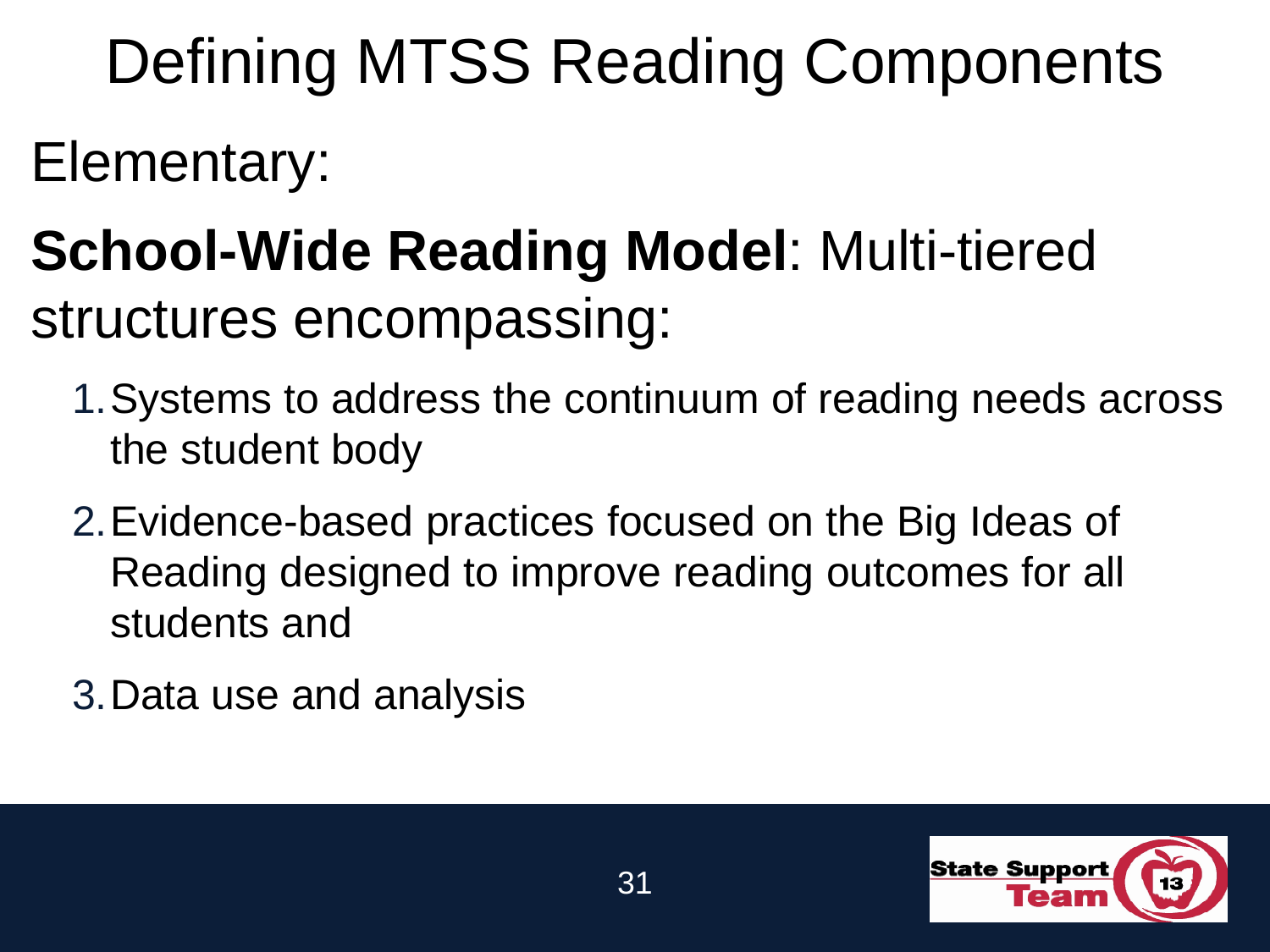Defining MTSS Reading Components (cont.)

Secondary:

## **School-Wide** *Content* **Area Reading Model**: Multi-tiered structures encompassing:

- 1.Systems to address the continuum of reading needs across the student body
- 2.Evidence-based practices designed to improve reading outcomes for all students that involve participation by core subject area teachers and staff

3.Data use and analysis

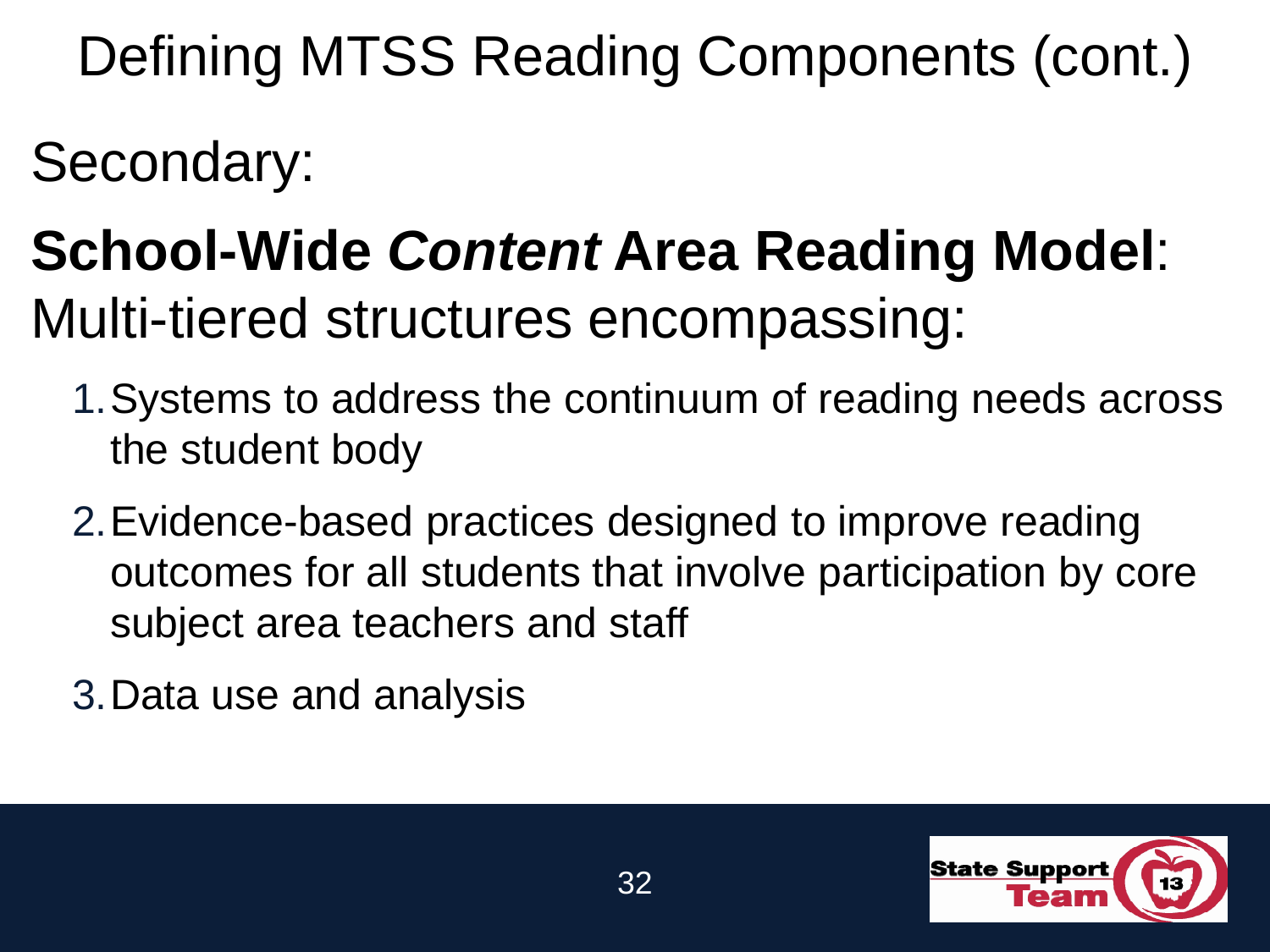# R-TFI Components

### **Elementary**

- Measures: School-Wide Reading Model
	- Three domains: Tier 1, Tier 2, Tier 3
	- Four subscales:
		- 1. Teams
		- 2. Implementation
		- 3. Resources
		- 4. Evaluation

### **Secondary**

- Measures: School-Wide Content Area Reading Model
	- Two domains: Tier 1, Tiers 2 / 3
	- Four subscales:
		- 1. Teams
		- 2. Implementation
		- 3. Resources
		- 4. Evaluation

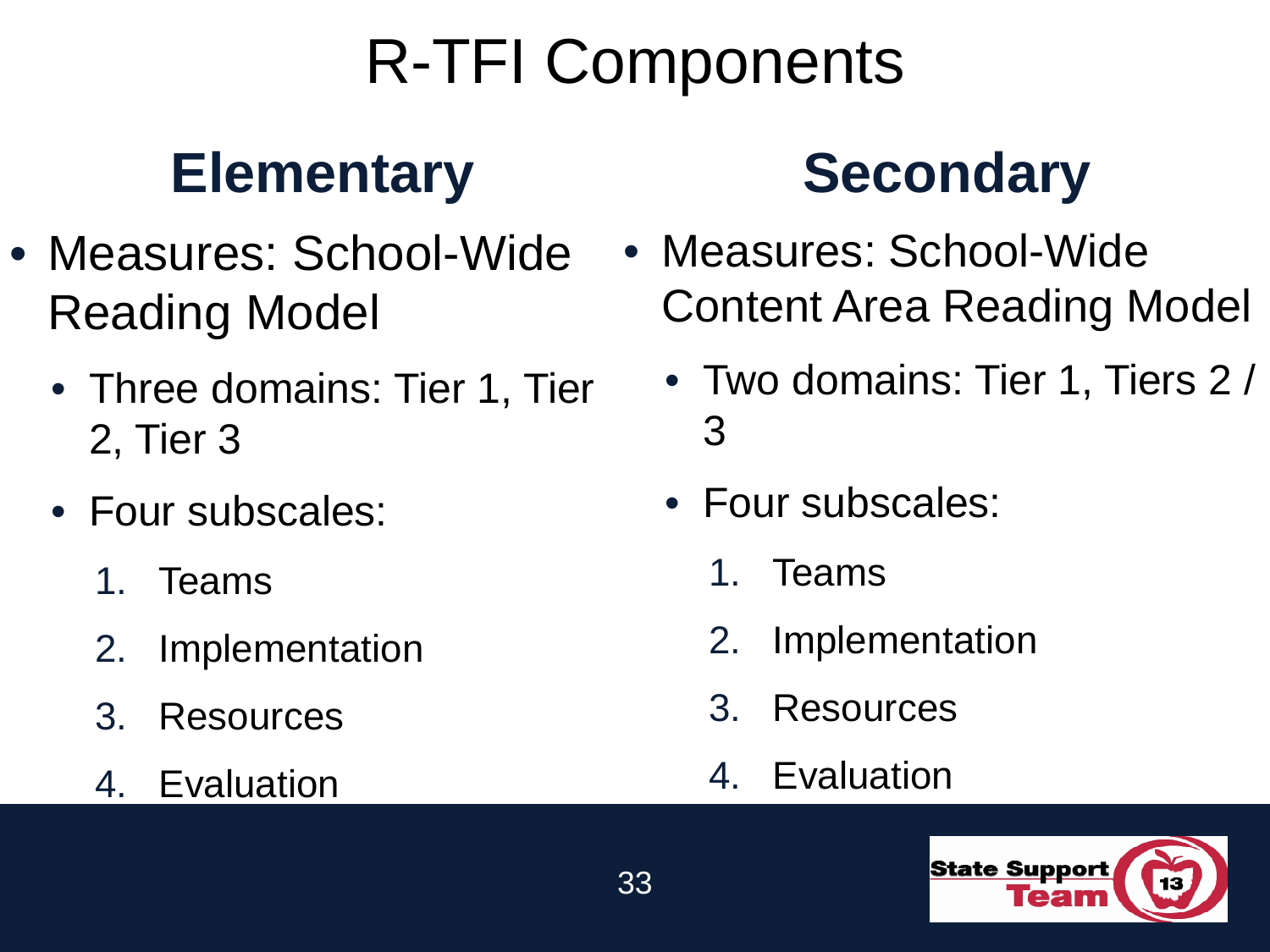# Utility of the R-TFI

- The R-TFI is **designed to be a road map** for school teams as they work to install and successfully use the reading components of an MTSS model
- Its focus on data, systems, and some practices / programs align with MTSS core features and complement the behavioral components of an MTSS model

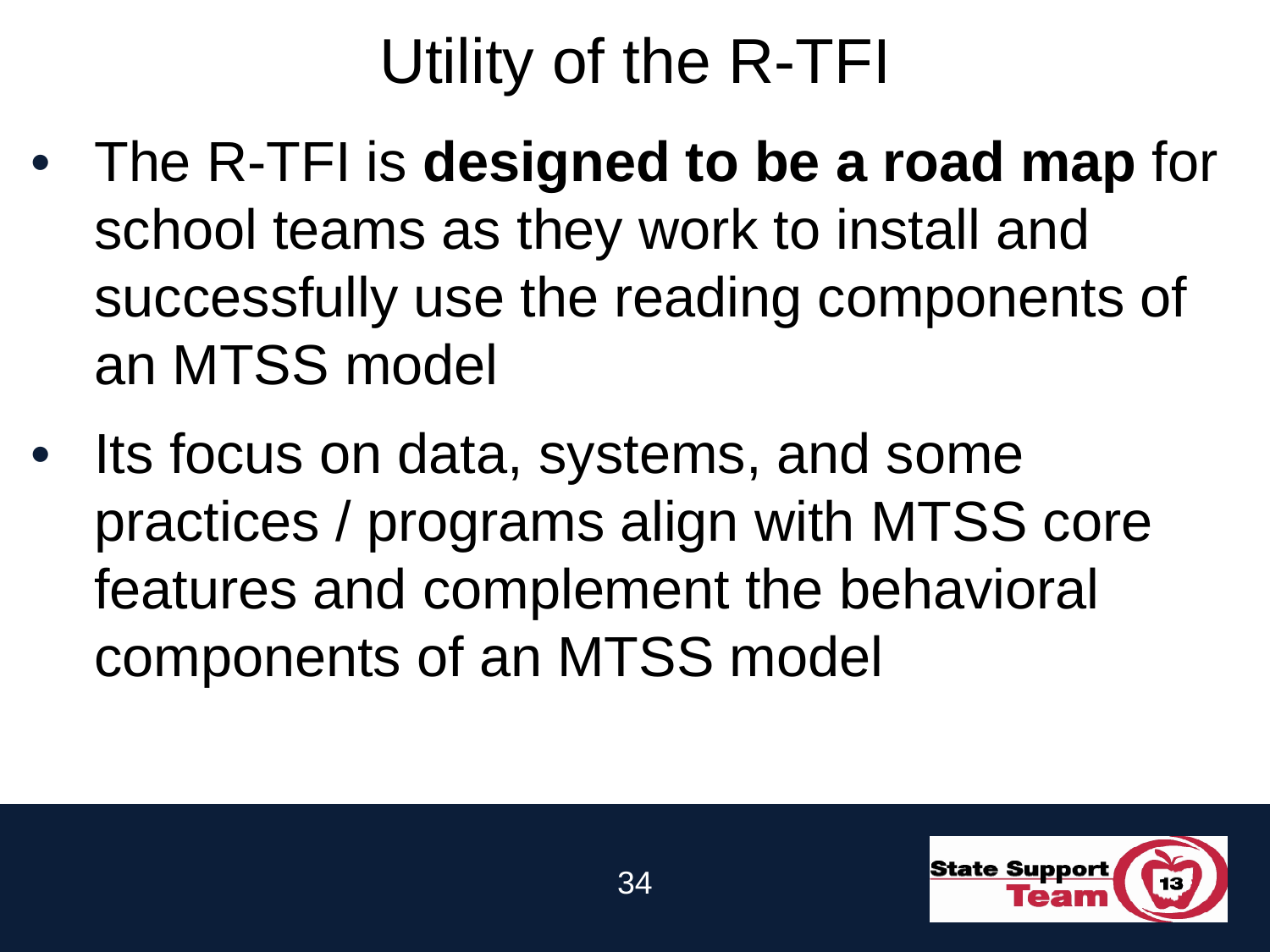# **Activity 3.1**

- **Read the R-TFI Items and Description by Tier for the level you support (elementary or secondary)**
- **[https://miblsi.org/evaluation/fidelity](https://miblsi.org/evaluation/fidelity-assessments)assessments**
- **Based on this limited information and what you know about your school, outline some areas you feel R-TFI could help your school prioritize and focus efforts**

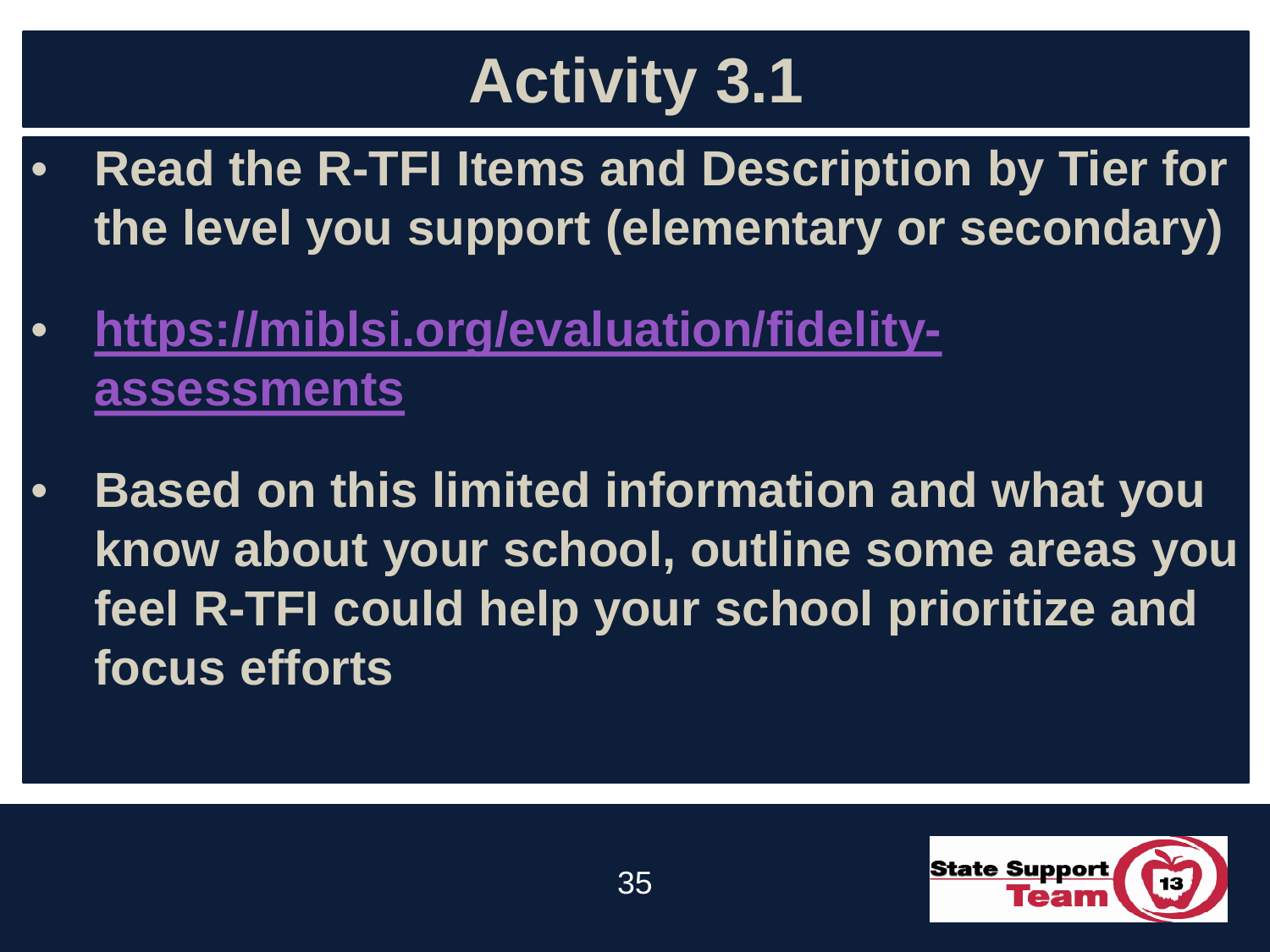## 4.0 Installing the Reading Components of an MTSS Model

#### Checklist for Building Leadership Teams

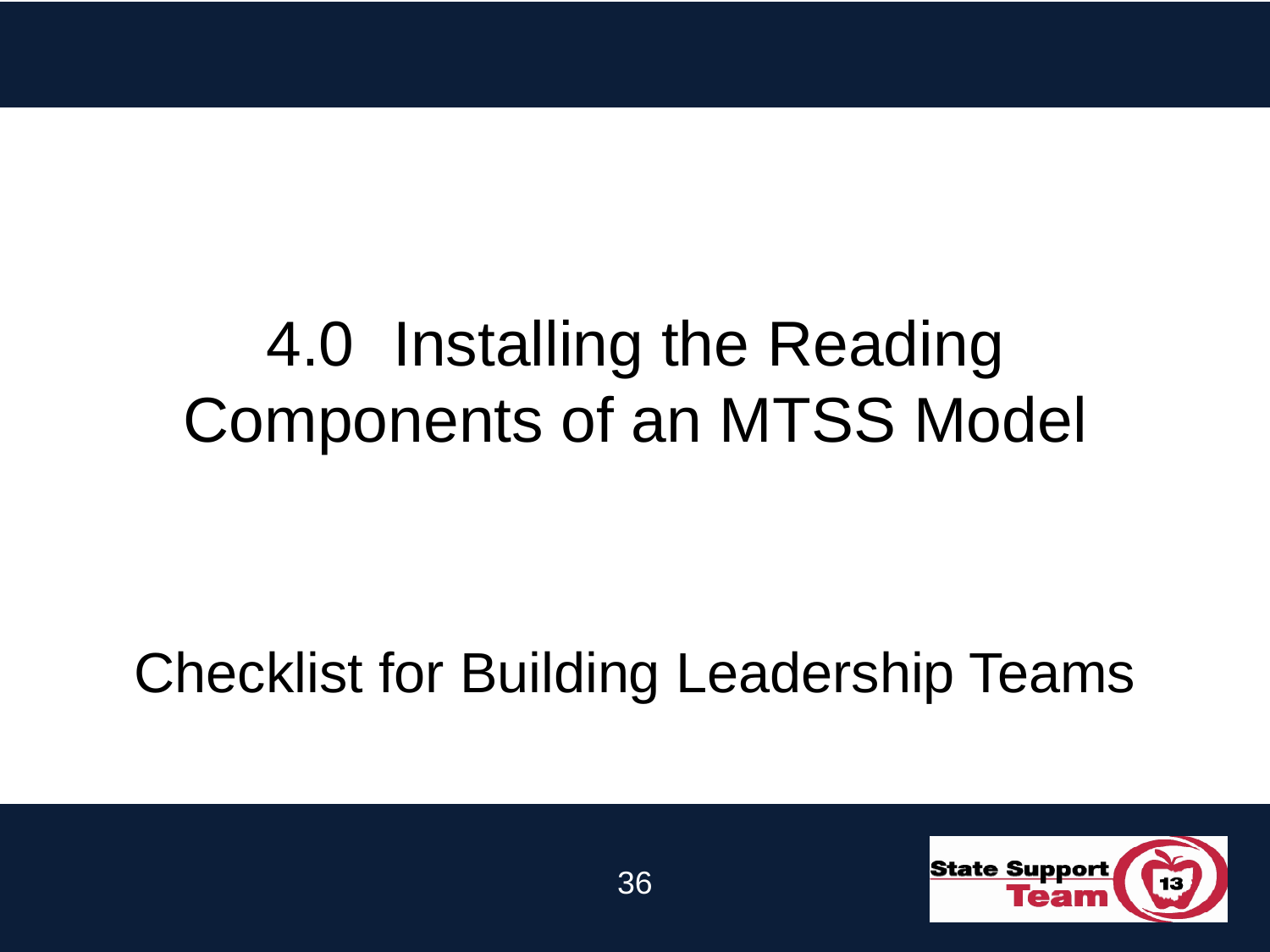Introducing the Installation Checklist

- Defining the term "Installation"
	- One of the "Stages of Implementation" (Exploration, **Installation**, Initial Implementation, Full Implementation)
	- "Installation" stage based activities include:
		- Setting up the infrastructure to support the reading components of an MTSS model
		- Initial professional learning occurs during this time
		- Complete activities necessary to initially implement (e.g., teaming structures, implementation plan, data systems)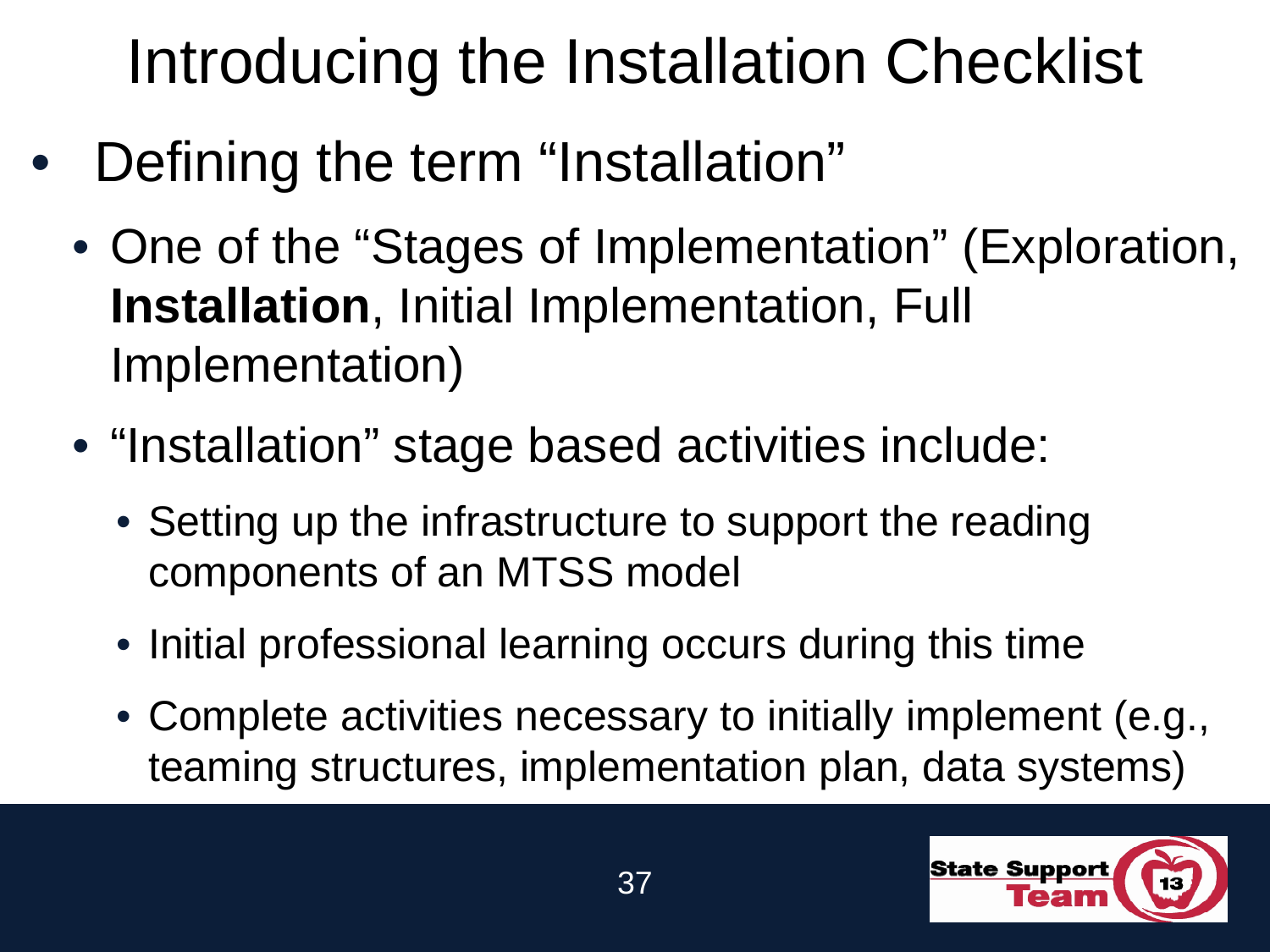# Introducing the Installation Checklist (cont.)

- Checklist addresses elementary and secondary components
- Arranged by modules
- Notations are made about the number of professional learning sessions needed to adequately address modules or clusters of modules
- Aligned to the R-TFI

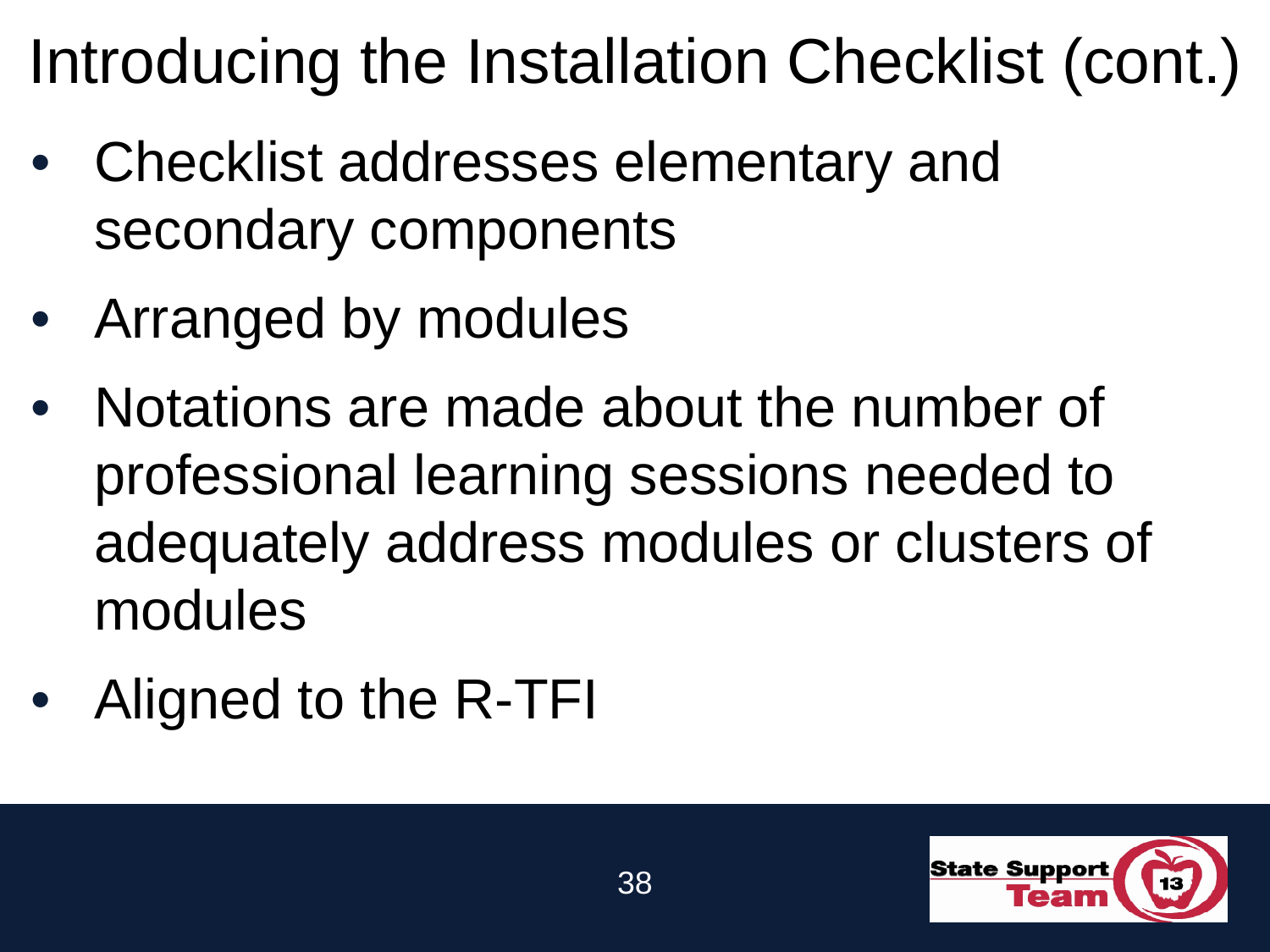# **Activity 4.1**

- **Access the document titled, "School-Wide Reading Model…Installation Checklist"**
- **Jigsaw the document in the following way:**
	- **Person 1: Read Modules 1-7 and Module 10**
	- **Person 2: Read 8-9c and Module 10**
- **As you are reading, highlight areas you believe your school would benefit from focusing efforts**
- **Share what you read with your partner and your thoughts about focusing efforts**

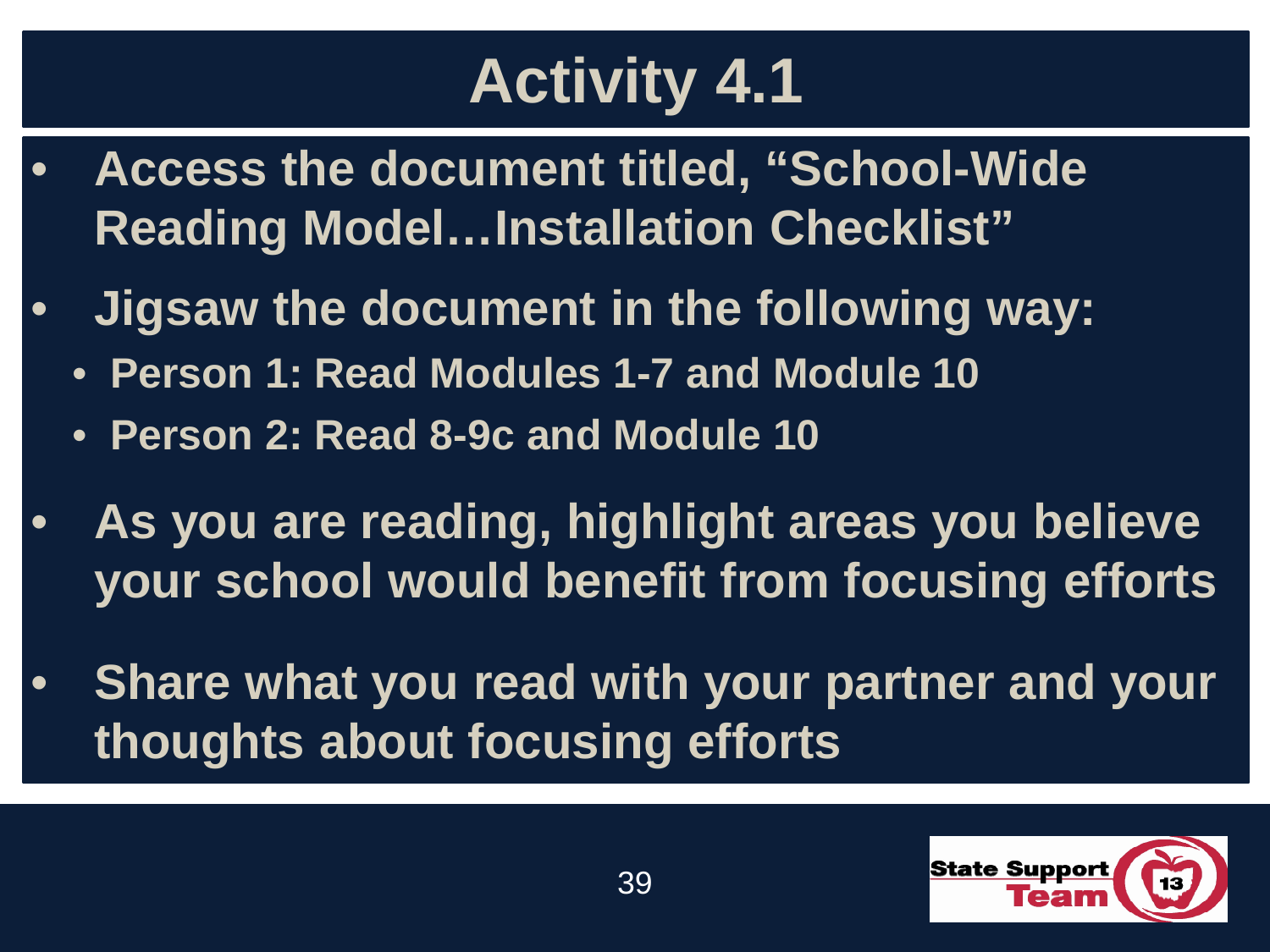## 5.0 Final Thoughts

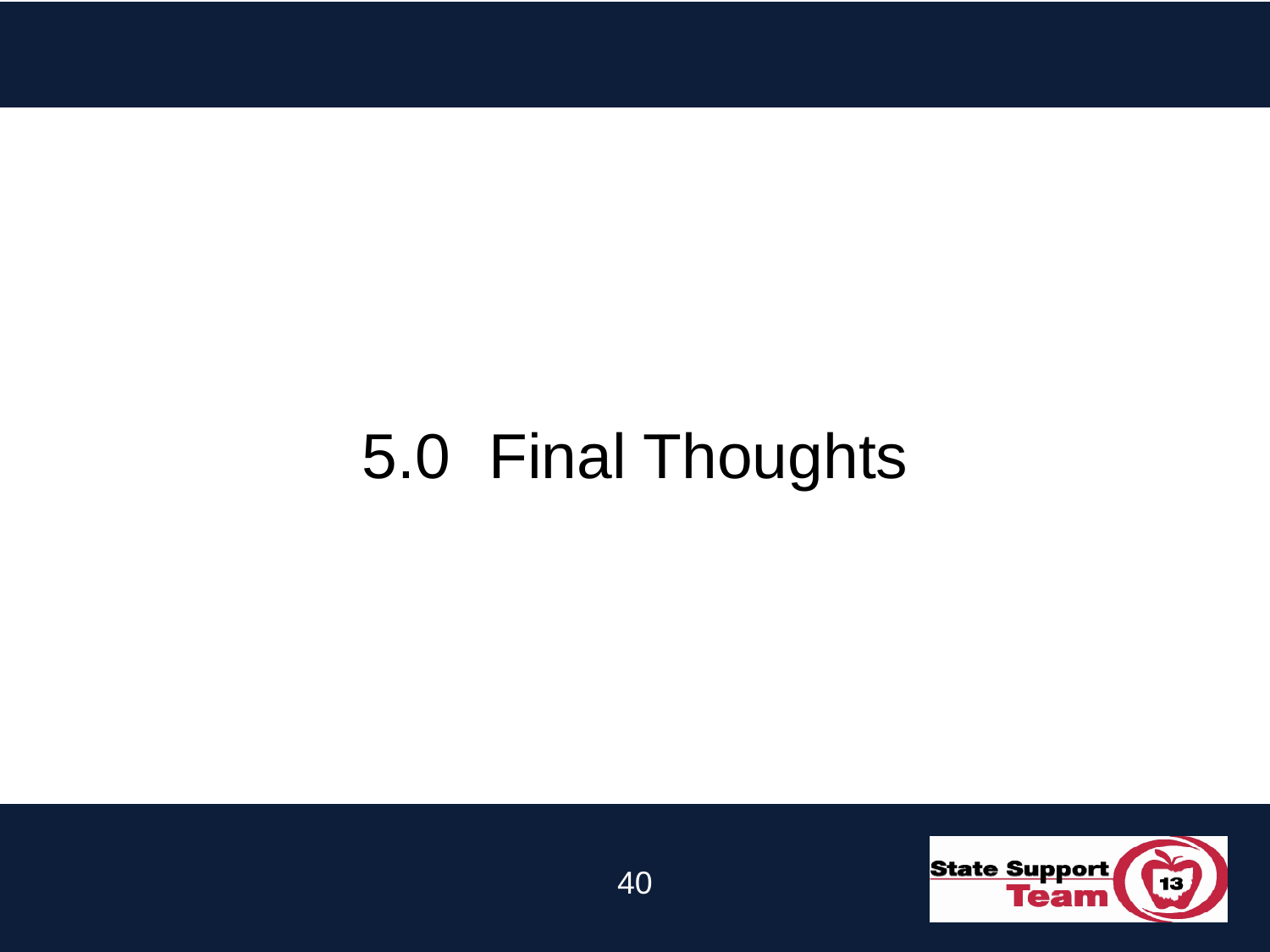### R-TFI Author Recommendations

#### • Districts:

- Develop a scope and sequence of professional learning that systematically develops the knowledge, skills, and abilities in the reading components of an MTSS model
- Design an assessment schedule that outlines R-TFI and screening assessment administration, scoring, and data analysis
- Assist schools in analyzing the R-TFI data in conjunction with reading outcomes, SWPBIS TFI data, and behavior outcomes
- Support schools by efficiently and effectively removing barriers impeding implementation efforts

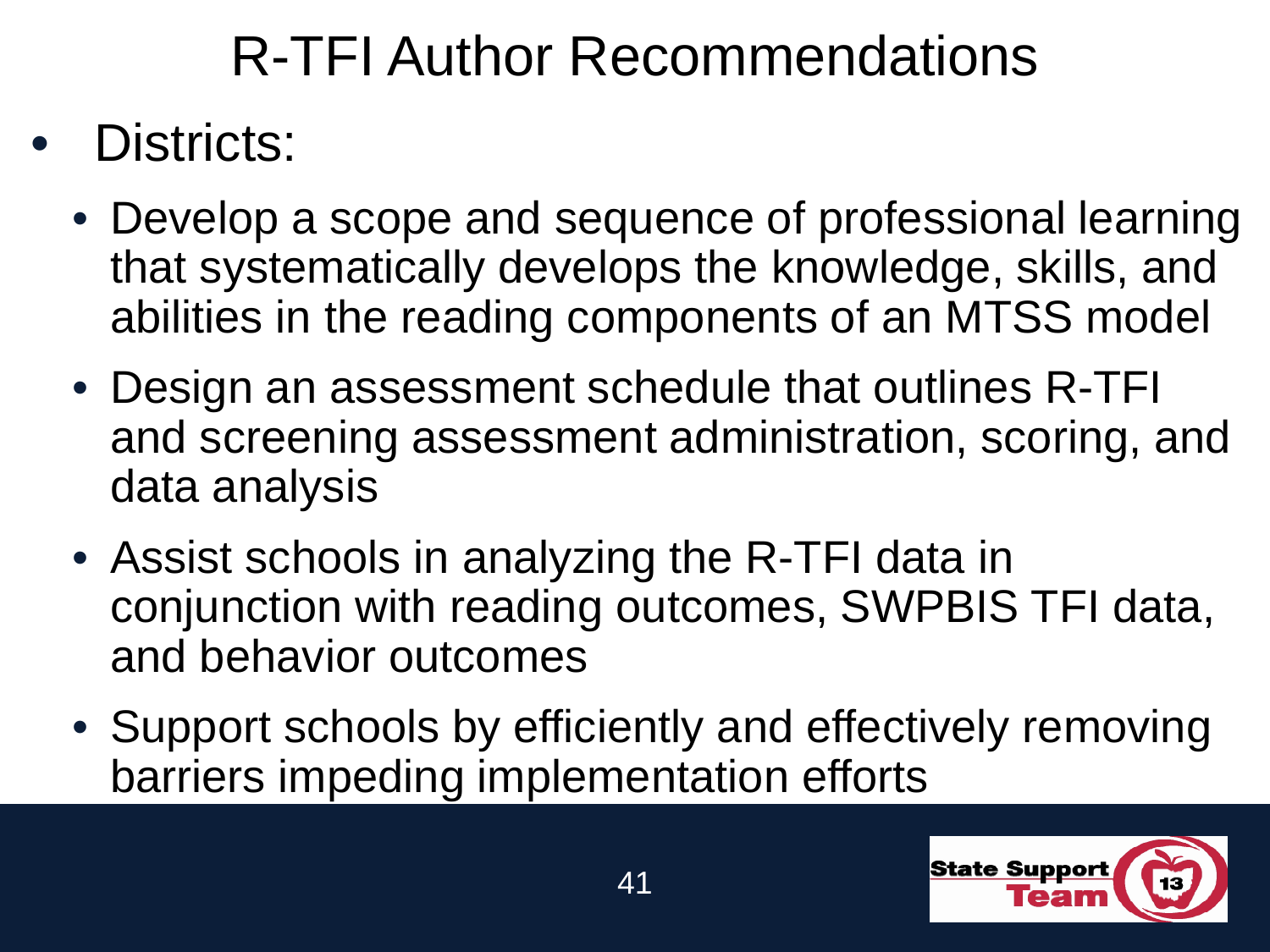R-TFI Author Recommendations (cont.)

#### • Schools:

- Stay the course and use the R-TFI and SWPBIS TFI as your road map for prioritizing and improving outcomes
- Coordinate the work of school teams that are addressing reading and behavior MTSS efforts with clearly defined communication
- Share data on a regular basis with all school staff and the District Leadership Team to celebrate successes and to focus improvement efforts
- Systematically develop the knowledge, skills, and abilities of all staff since MTSS is a collaborative effort that cannot be person dependent

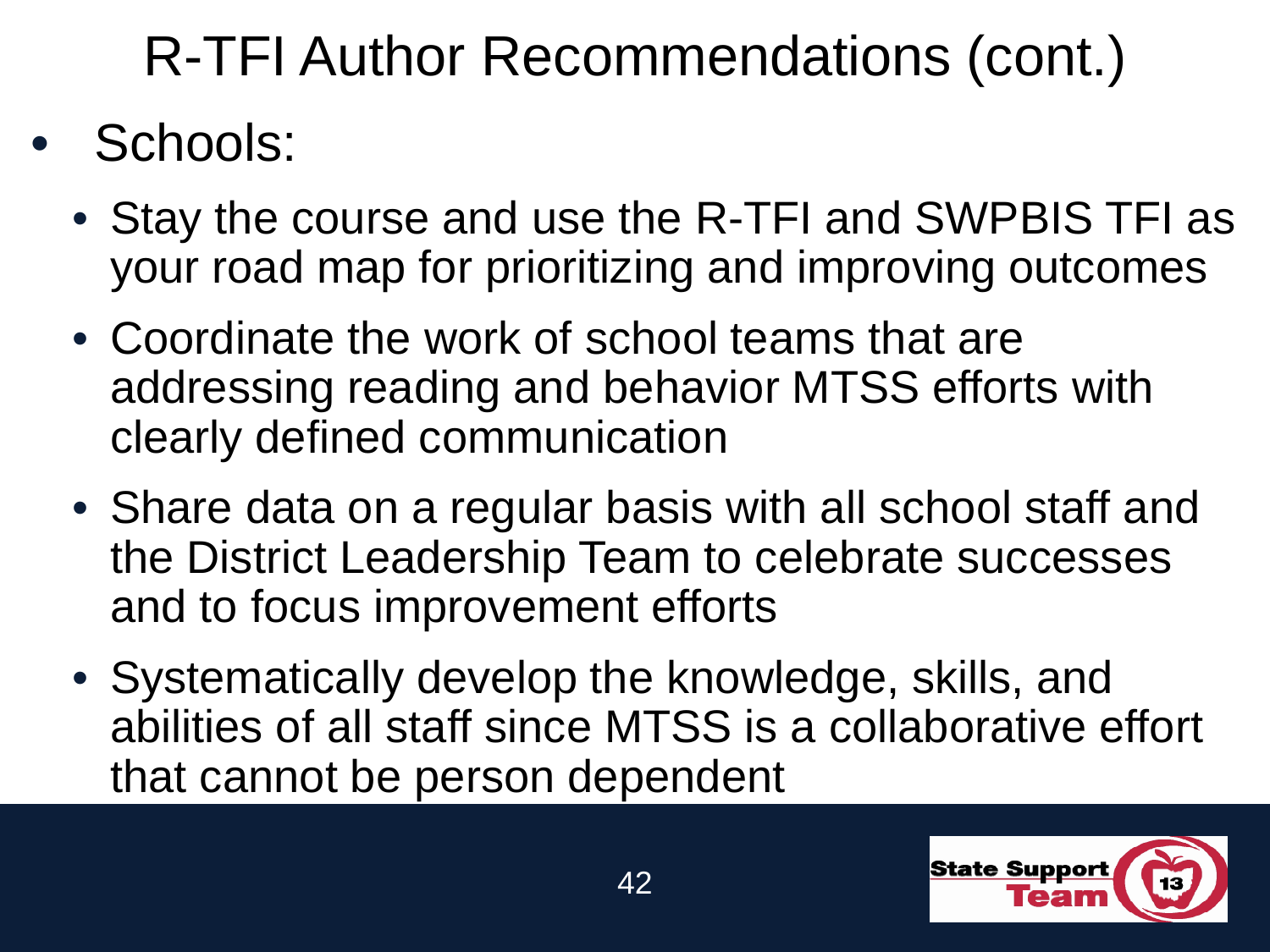## Thank You!

Kim St. Martin, Ph.D.

- Assistant Director, Michigan's Integrated Behavior Learning Support Initiative (MIBLSI)
- Co-Director, Promoting Adolescent Reading Success (federally funded adolescent reading model demonstration grant) awarded to the MIBLSI project
- [kstmartin@miblsimtss.org](mailto:stmartin@miblsimtss.org)